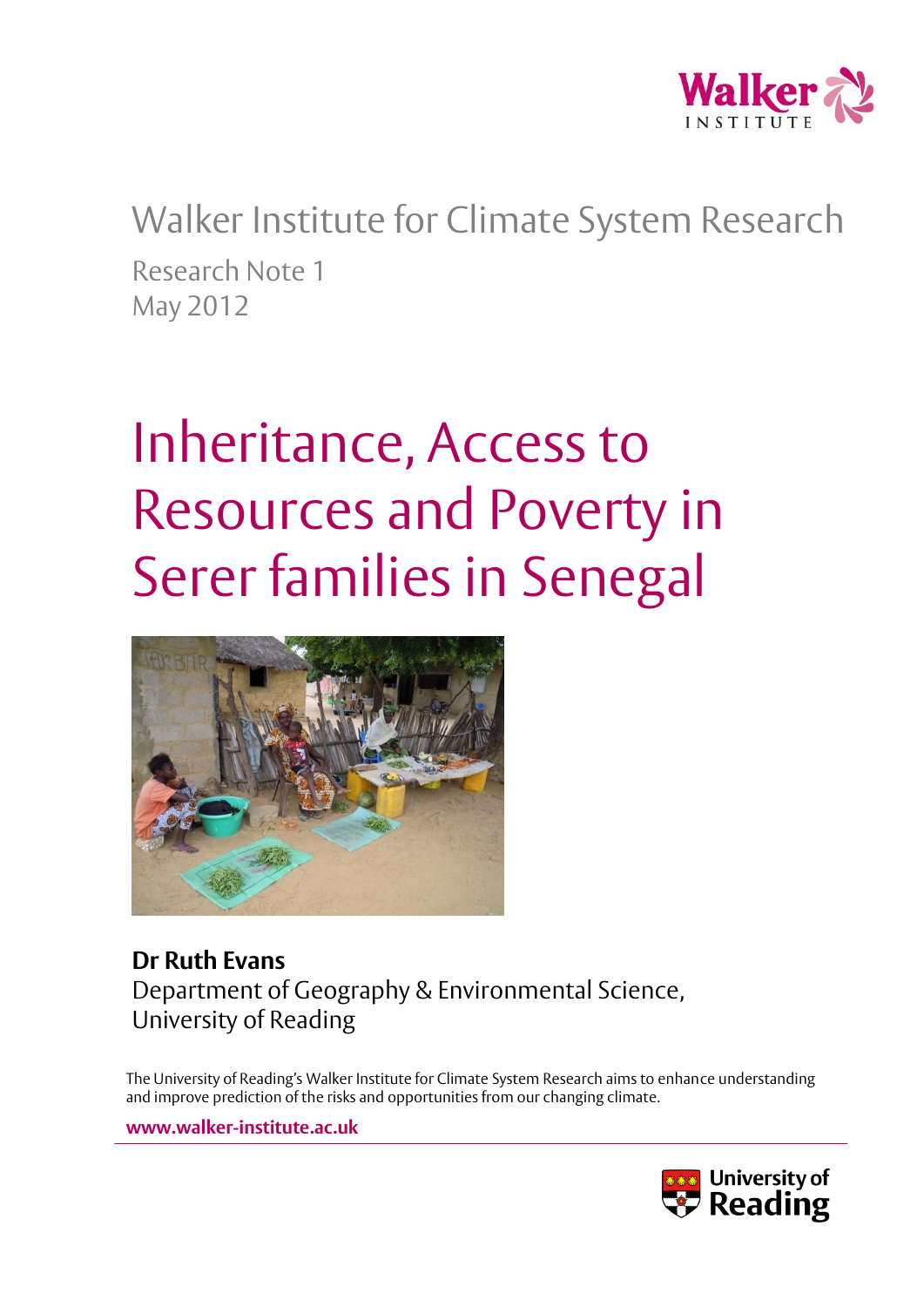### Contents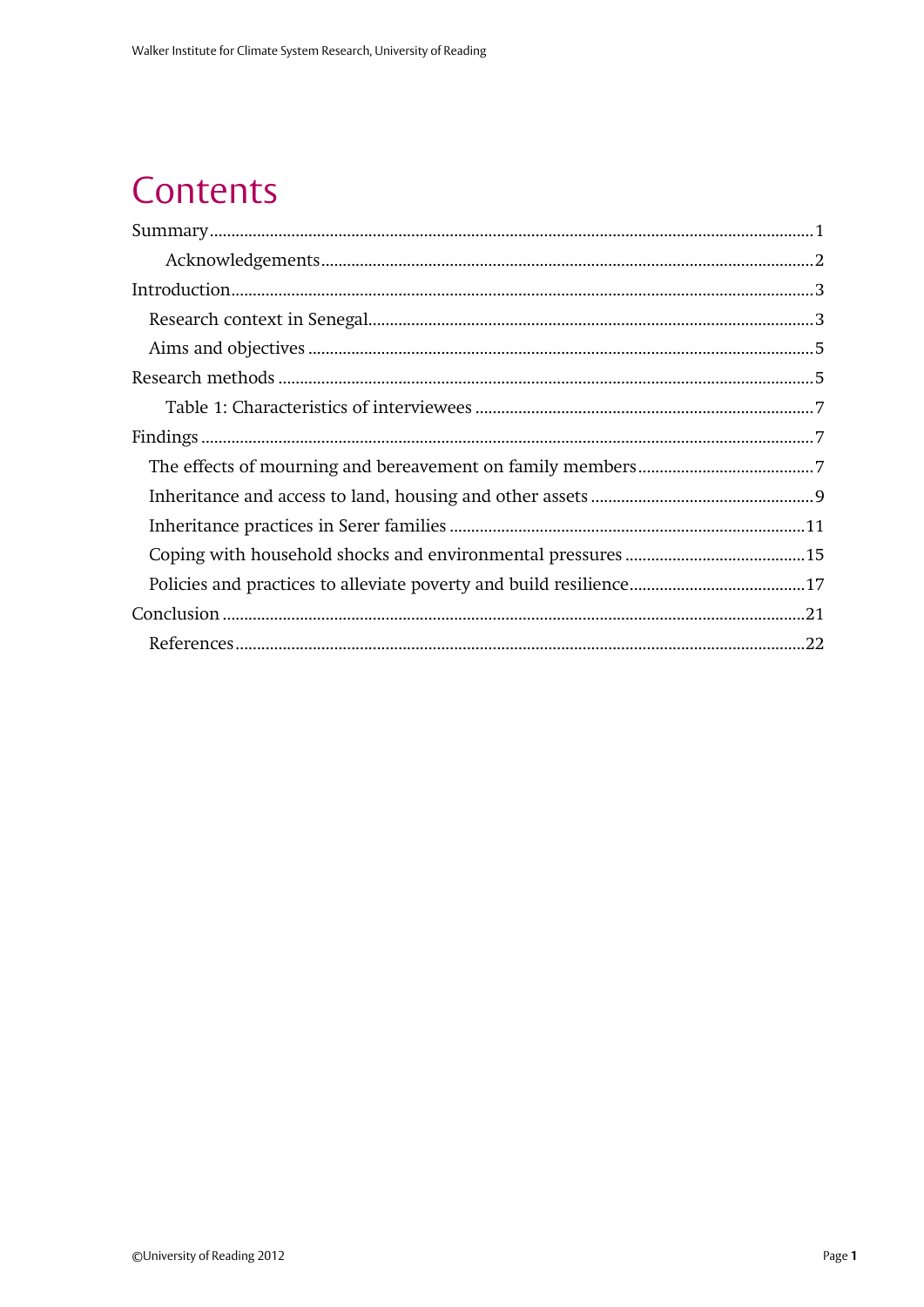# <span id="page-2-0"></span>Summary

This research explores the relationship between inheritance, access to resources and the intergenerational transmission of poverty among the Serer ethnic group in rural and urban environments in Senegal. In many Sub-Saharan African countries, customary law excludes women from owning and inheriting assets, such as land and property. Yet, assets controlled by women often result in increased investments in the next generation's health, nutrition and schooling and reduce the intergenerational transmission of poverty.

Qualitative research with 60 participants in Senegal reveals the important role that land, housing and financial assets may play in building resilience to household shocks and interrupting the intergenerational transmission of poverty. However, the protection afforded by these assets was often dependent on other factors, including human, social and environmental capital. The death of a spouse or parent had major emotional and material impacts on many Serer families. The inheritance and control of assets and resources was strongly differentiated among family members along lines of gender, age and generation. Younger widows and their children were particularly vulnerable to chronic poverty. Although inheritance disputes were rare, the research suggests they are more likely between co-wives in polygamous unions and their children, particularly in urban areas. In addition to experiencing economic and health-related shocks, many interviewees were exposed to a range of climate-related risks and environmental pressures which increased their vulnerability. Family members coped with these shocks and risks by diversifying livelihoods, migrating to urban areas and other regions for work, participating in women's co-operatives and associations and developing supportive social networks with extended family and community members.

Policies and practices that may help to alleviate poverty, safeguard women's and young people's inheritance and build resilience to financial, health-related and environmental shocks and risks include:

- **Social protection measures** targeted towards poor widows and orphaned children, such as social and cash transfers to pay for basic needs including food, healthcare and children's schooling.
- **Micro-finance initiatives and credit and savings schemes, alongside training and capacity-building** targeted to women and young people to develop income-generation activities and skills.
- **Free legal advice, support and advocacy** for women and young people to pursue inheritance claims through the legal system.
- **Raising awareness about women's and children's legal rights** and working with government and community and religious leaders to tackle discriminatory inheritance practices and contradictions caused by legal pluralism.
- **Increasing women's control of land** and access to inputs, enhancing their business, organisational, and leadership skills and promoting civic participation in local, regional and national decision-making processes.
- **Improving access to basic services in rural areas**, particularly healthcare, building the quality of education and promoting girls' access to education
- **Enhancing agricultural production and providing more employment opportunities**, **apprenticeships and vocational training** for young people, particularly in rural areas.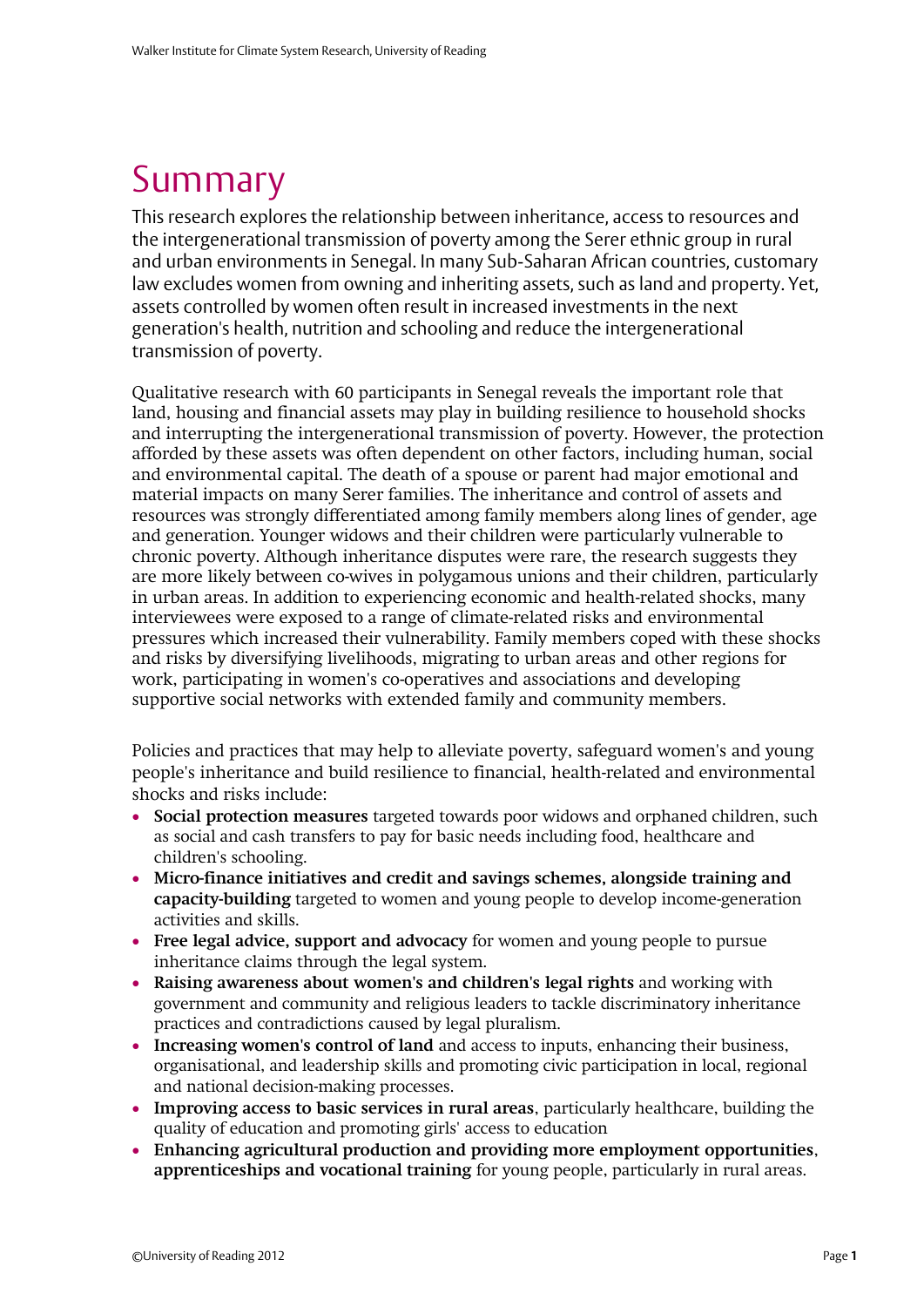#### <span id="page-3-0"></span>**Acknowledgements**

I would like to thank all the family members, religious and community leaders and professionals who so willingly shared their experiences and views. This research would not have been possible without the support and assistance of many people, both in Senegal and the UK. I am very grateful to Baba Sarr, Fatou Kébé, Prosper Diene Faye, Assane Faye, Laurie Marie for their research and translation assistance and to Khady Sarr, Soguy Ndiaye and Yacine Diagne for facilitating access to participants. I also wish to thank Prof. Abdou Salam Fall and Rokhaya Cissé, LARTES-IFAN, Ian Hopwood, Oumou Sougou, Dr. Sophie Bowlby, Dr. Dorte Thorsen, Caroline Day and colleagues at the University of Reading for their support. The research was funded by the Research Endowment Trust Fund, School of Human and Environmental Sciences and the Walker Institute for Climate System Research at the University of Reading.

Please cite this report as:

R. Evans (2012) 'Inheritance, access to resources and poverty in Serer families in Senegal', *Research Note 1*, Walker Institute for Climate System Research, University of Reading, May 2012, [www.walker-institute.ac.uk](http://www.walker-institute.ac.uk/) [& www. reading.ac.uk/ges.](http://www.reading.ac.uk/geographyandenvironmentalscience)

For further information about this research, please contact: Dr. Ruth Evans, Department of Geography & Environmental Science, Whiteknights PO Box 227, Reading RG6 6AB, United Kingdom. Email: [r.evans@reading.ac.uk.](mailto:r.evans@reading.ac.uk) Web: [www.reading.ac.uk/ges/aboutus/r-evans.asp](http://www.reading.ac.uk/ges/aboutus/r-evans.asp)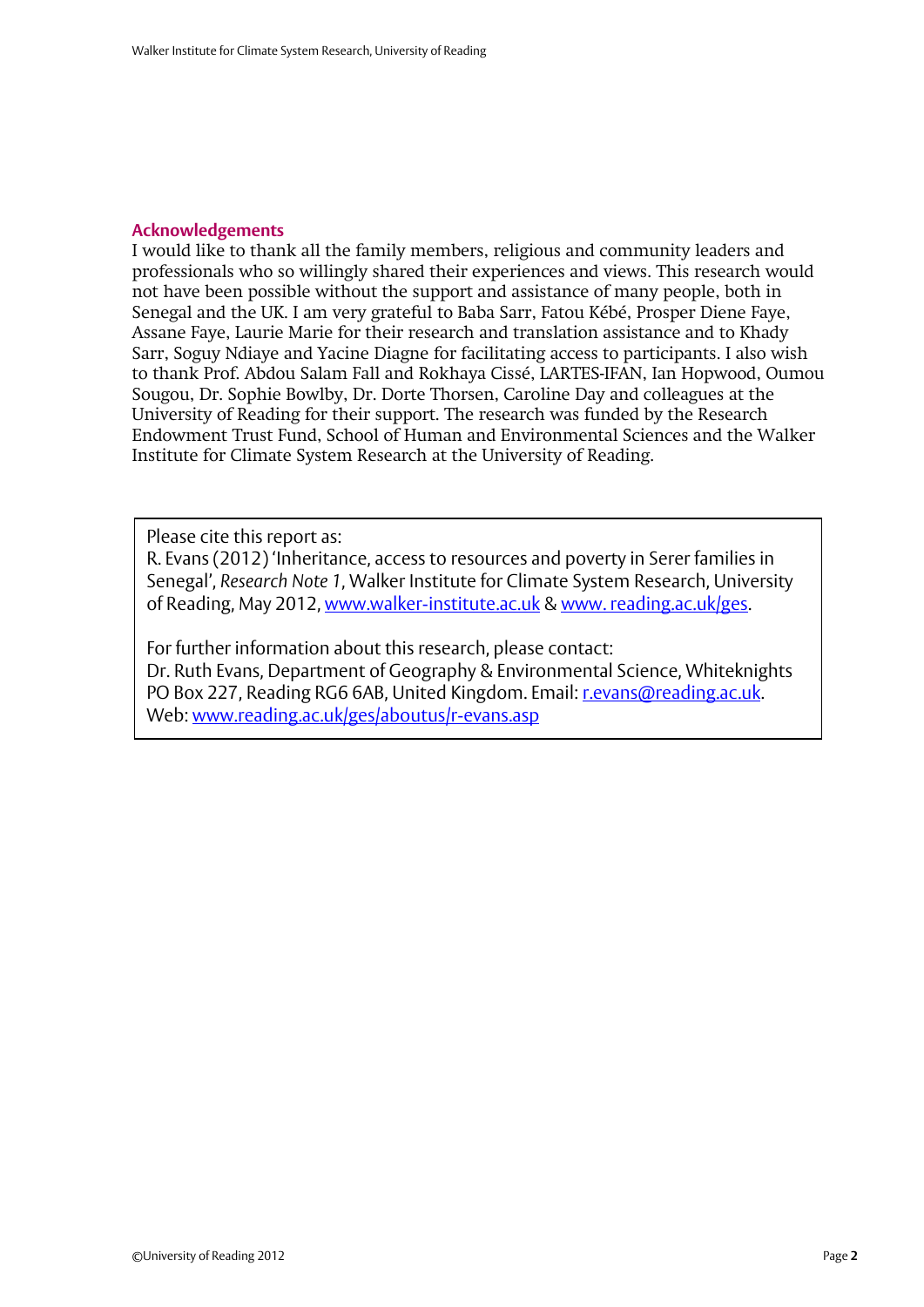### <span id="page-4-0"></span>Introduction

This research explores the relationship between inheritance, access to resources and the intergenerational transmission of poverty among the Serer<sup>1</sup> ethnic group in rural and urban environments in Senegal. Land and property are central to people's livelihoods and financial and emotional security both in the present and in the future in many Sub-Saharan African countries (Toulmin, 2008; Whitehead and Tsikata, 2003). In urban areas, a lack of property tenure and insecure, low quality housing is often a key characteristic of poor households (Payne et al., 2008). Rural poverty is often associated with a lack of land and livestock, and an inability to develop alternative nonfarm livelihood activities in response to diminishing agricultural opportunities (Ellis and Mdoe, 2003). Access to land, property and other material assets and resources depends on complex socio-cultural norms and practices that vary in different places and contexts (Meinzen-Dick et al., 1997).

Inheritance represents a critical mode for the transfer of property and other assets between generations (Cooper, 2010). Customary and religious inheritance practices often reinforce existing social inequalities and perpetuate hierarchies of gender, age, class, caste and ethnicity. In many Sub-Saharan African countries, customary law often excludes women from owning and inheriting assets (Deere and Doss, 2006). Recent legal reforms and development initiatives in many African countries have sought to promote women's equal access to land and property ownership as a means of alleviating poverty and reducing gender inequalities (Budlender and Alma, 2011). Increased control of land, property and other assets and resources by women and other marginalised groups is thought to break poverty cycles and interrupt the intergenerational transmission of poverty (Cooper, 2010; Bird, 2011). Assets controlled by women often result in increased investments in the next generation's health, nutrition and schooling (Quisumbing, 2007). Little is known about the role of the inheritance of land, housing and other assets in reducing the intergenerational transmission of poverty in Senegal. Studies suggest that human capital, such as the educational level of attainment of parents (especially the mother's) and investments in the younger generation in terms of nutrition, access to healthcare and education may be more important in alleviating poverty and reducing social inequality than intergenerational transfers of land or housing (Lambert et al., 2011; Fall et al., 2011). This study seeks to explore the relationship between inheritance and poverty alleviation within the Senegalese context.

### <span id="page-4-1"></span>Research context in Senegal

Senegal has experienced rapid environmental, economic and social changes in recent years, including urbanisation, population growth, land degradation, climate-related shocks and other environmental pressures and the recent financial, energy and food crises (Hesseling, 2009; Toulmin, 2009). Research shows that 60% of households are considered poor or vulnerable in Senegal: 40% are currently poor, while 20% are vulnerable to an external shock (economic, health-related or environmental) that can rapidly force them into poverty (Fall et al., 2011). The majority (67%) of poor households live in rural areas and of these, 75% are considered chronically poor; that is, they

-

 $<sup>1</sup>$  I recognise that the ethnic category 'Serer' is an umbrella term employed since the colonial era</sup> that groups together heterogeneous populations from seven major sub-groups (Galvan, 2004).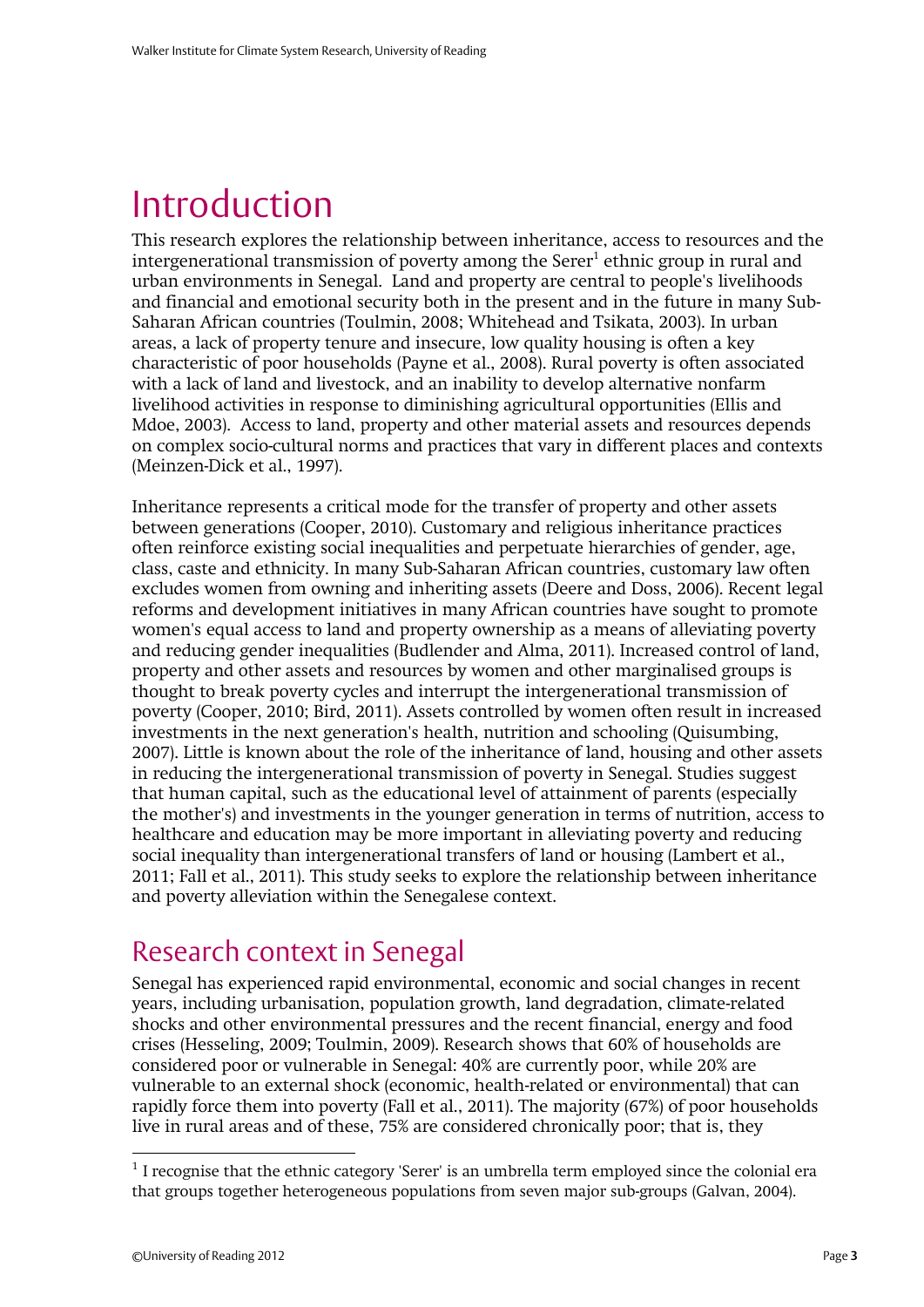experience poverty for five years or more, often throughout the lifecourse (Hulme and Shepherd, 2003).

The death of a male head of household who is the main breadwinner may plunge widows and their children into chronic poverty and may increase the likelihood that older children drop out of school to earn an income to support the household. Limited investments in children's education and health in turn limits their potential human capital in adulthood and increases the risk that poverty will be transmitted to the next generation. In Senegal, young people and women appear to have higher chances of exiting poverty. Factors that prevent people exiting poverty traps include: rural residence, lack of education, gender, age, ethnicity and exposure to shocks and disasters (Fall et al., 2011).

In addition to shocks related to ill health and death, rural households in Senegal are exposed to a range of climate-related shocks and environmental pressures, including drought, flooding, landslides, locusts, animal diseases, crop loss (disease, insects), land degradation due to over-cultivation and soil salinization, and loss of biodiversity (Kielland with Gaye, 2010). These environmental pressures influence the livelihood opportunities available to family members and decisions to migrate from rural to urban areas. In Dakar, recent years have seen recurrent flooding in Guèdiawaye, Yeumbeul and other suburbs. These low lying areas of land were formerly used for market gardening and were not suitable for settlement, but following the drought in the 1970s, people settled on the dry land and built houses there. These environmental pressures may be exacerbated by climate change in future (Toulmin, 2009). This research seeks to provide insight into the coping strategies that households adopt to manage climaterelated risks and other household shocks.

Socio-economic and environmental pressures on rural and urban livelihoods, combined with the large mean size of households and discriminatory religious and customary inheritance practices mean that widows and orphaned young people are likely to occupy a weak socio-economic bargaining position in gaining ownership and control of land, housing and other assets. However, inheritance practices may be more favourable for women in Senegal than in many other African countries. Analysis of Demographic and Health Surveys reveals that 57% of widows in Senegal reported inheriting assets compared to an average of 47% across 15 Sub-Saharan African countries (Peterman, 2011). In Senegal, widows and/or their children inherited the majority of the assets, while on average in Sub-Saharan Africa, the spouse's children/family inherited the majority of assets (Peterman, 2011). However, 14% of widows reported that the husband had no property, which is almost double the average (8%) for the 15 Sub-Saharan African countries (Peterman, 2011).

The 'triple heritage' of African, Islamic and colonial influences (Bass and Sow, 2006) is particularly relevant regarding inheritance in Senegal. The inheritance of land, housing and other assets is usually determined within families according to Islamic law (in Muslim families) and customary practices which vary according to ethnicity and place. The statutory Family Code, based on French law, reveals the contradictions of the plural legal system in Senegal (Camara, 2007). In relation to succession, the Family Code includes special provision for Muslims to follow Islamic law regarding the division of inherited assets, while common law provides for the spouse and his/her male and female children to inherit equal shares of the inheritance. In the case of a death of a household head, Muslim daughters are entitled to only half of the estate that their brothers receive and widows are only entitled to one-eight of their husband's estate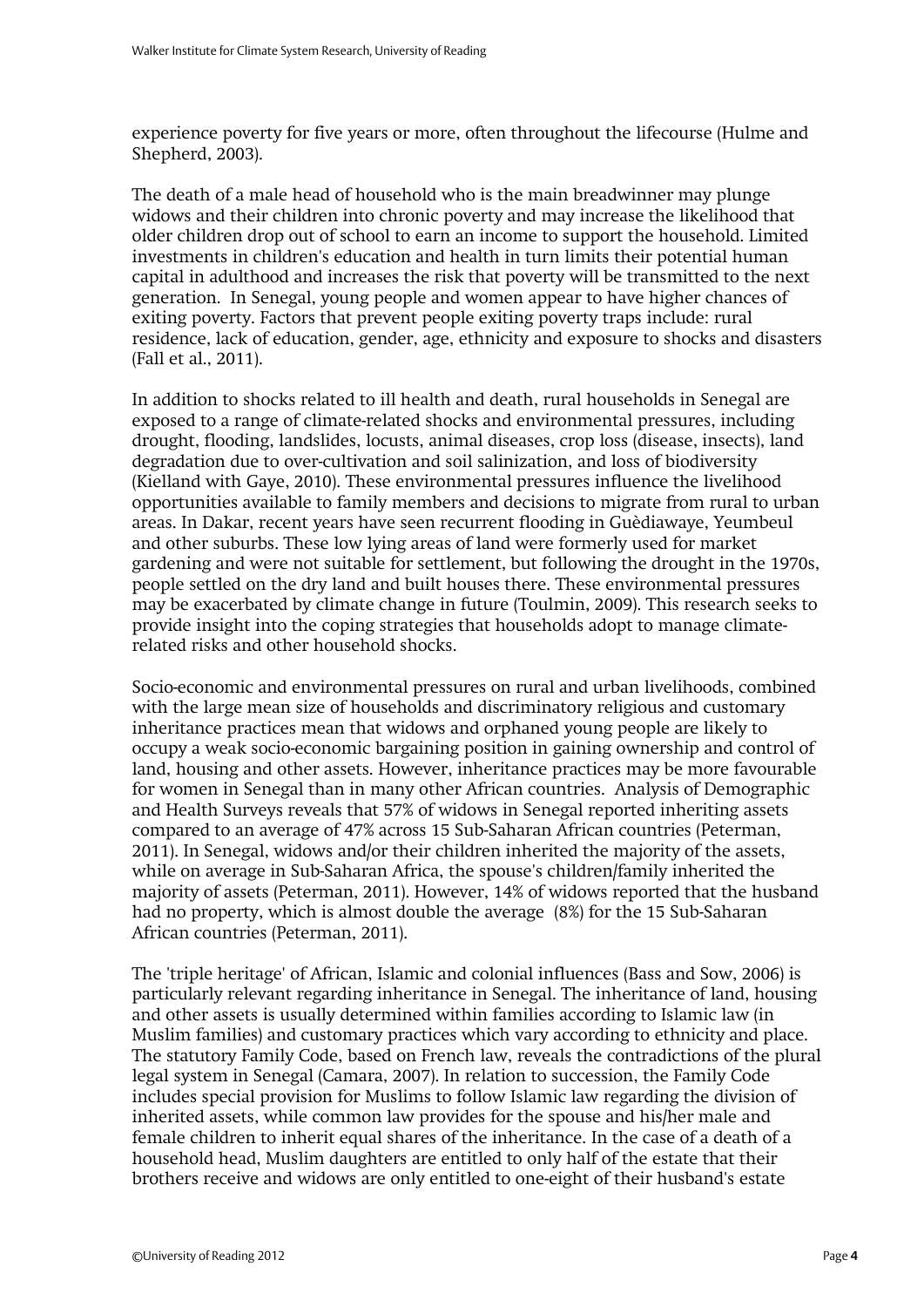(Bass and Sow, 2006). Meanwhile, customary norms of inheritance within different ethnic groups often grant women even less entitlement to inherit land and property.

This research focuses on the Serer ethnic group, who represent 15 per cent of the Senegalese population and live predominantly in the groundnut bassin and in urban areas in Senegal. The Serer adopted Islam and Catholicism during the 20th century, later than most other ethnic groups in Senegal (Bass and Sow, 2006). Traditionally, the Serer observe aspects of both patrilineal and matrilineal inheritance systems for the transfer of wealth, values and knowledge between generations (Galvan, 2004). Polygamy is slightly less common among the Serer than other ethnic groups (38% of marriages are polygamous compared to 44-50% among other ethnicities) (Bass and Sow, 2006). Levirate marriage, whereby a younger brother or other paternal relative may remarry the widow of his deceased brother, is commonly practiced. In general, people of Serer ethnicity are significantly more likely to experience poverty (83% greater risk of living in poverty) than the Wolof, the largest ethnic group in Senegal (Fall et al., 2011).

### <span id="page-6-0"></span>Aims and objectives

This research aimed to investigate the relationship between inheritance practices, access to resources and the intergenerational transmission of poverty within Serer families in Senegal. It sought to achieve this through the following objectives:

- To examine the influence of gender, age and generational hierarchies and other factors on inheritance practices and *inter-vivos* resource transfers within families in Senegal.
- To analyse the similarities and differences between inheritance practices and *intervivos* transfers of resources within families in rural and urban environments and the links between rural and urban households.
- To explore whether norms of inheritance and inter-vivos resource transfers within families may be changing.
- To investigate practices and policies that help widows and orphaned youth to safeguard access to assets and resources, build resilience and reduce the risk of the intergenerational transmission of poverty.

### <span id="page-6-1"></span>Research methods

The research adopted a qualitative methodology informed by a lifecourse perspective (Bowlby et al., 2010). Two research locations traditionally inhabited by the Serer ethnic group in the groundnut basin in Senegal were selected to provide a contrast of rural livelihood opportunities and access to natural resources: small villages in the rural community of Tocky Gare, Diourbel region, where livelihoods are predominantly focused on groundnut and millet production and livestock rearing and villages and islands in Fimela rural community, in Sine Saloum, Fatick region, where livelihood opportunities exist in artisanal fishing and tourism, in addition to groundnut, millet and rice cultivation and livestock rearing. Working class districts and suburbs of Dakar, including Médina, Guèdiawaye, Keur Massar and Yeumbeul, were selected as the urban **locations** 

Using key gatekeepers in each community, NGO contacts and snowballing techniques, a purposive sample of 20 Serer families who had experienced an adult relative's death in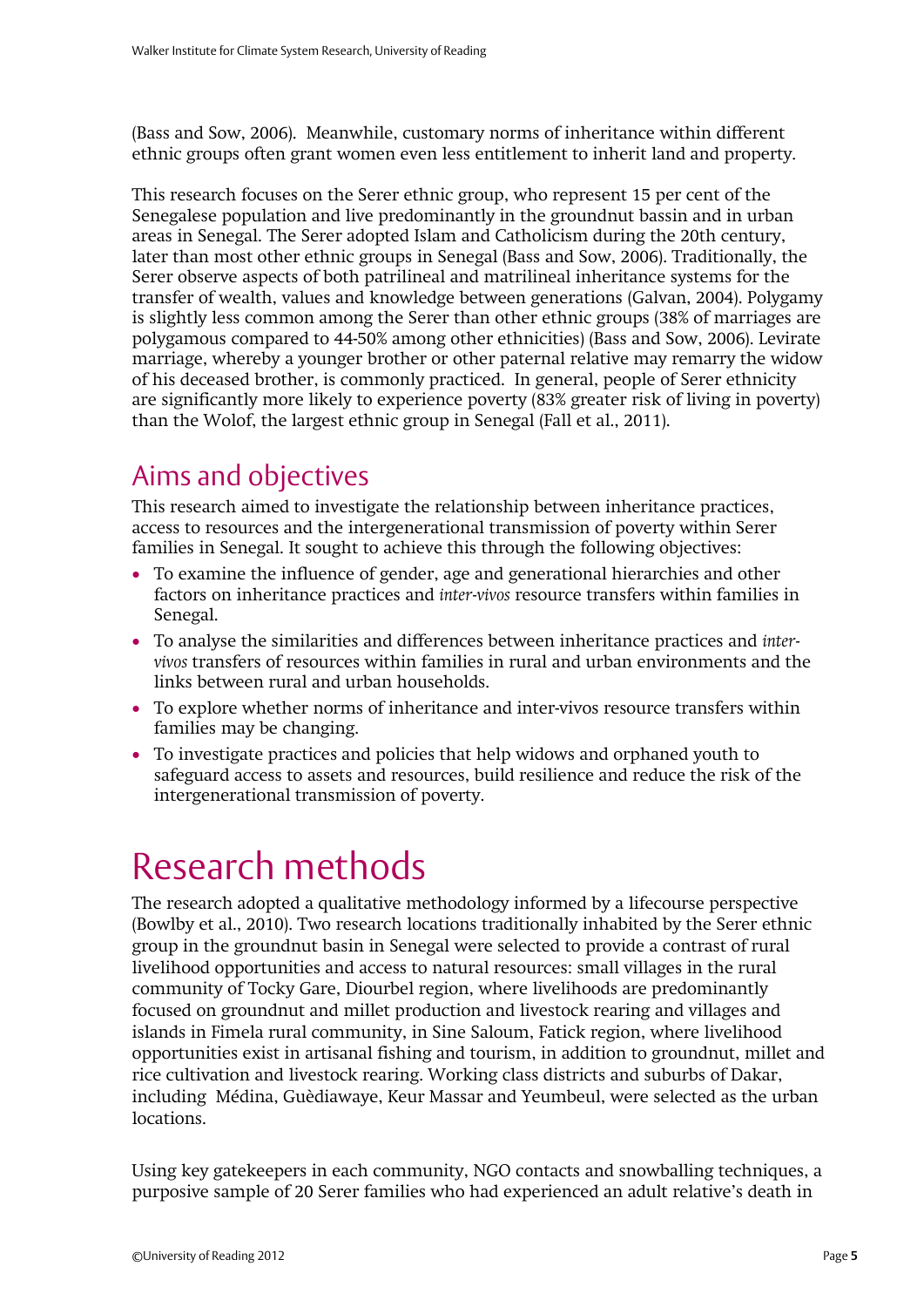recent years was identified in the three main research locations. In-depth semistructured interviews were conducted with a total of 51 participants from October - December 2011. Interviews were conducted by the author in French with interpretation to/from Serer or Wolof provided by an interpreter. Interviews with professionals and with some family members were conducted in French without an interpreter.

As Table 1 shows, 34 family members of different ages, genders and generations who had lost a spouse or parent or other relative in recent years were interviewed, in addition to 7 religious and community leaders and 11 professionals working on poverty alleviation, women's and children's rights and development in Senegal. In the majority (16/20) of families, two family members of different generations were interviewed, usually the spouse and offspring of the deceased person. The majority of families (17/20) were Muslim; three Roman Catholic families also participated. Three of the young people interviewed had lost both their mother and their father. Of the 11 women whose husband had died, three had remarried their husband's younger brother according to levirate customs and were in polygamous marriages at the time of interview, while a further two widows had non-resident co-wives. Of the 6 men whose wife had died, two had remarried and two were already in polygamous unions and so continued to live with their other wives.

Of the 7 religious and community leaders interviewed, 3 were imams, 1 was a Catholic priest, and 3 were village chiefs or community elders. Of the professionals interviewed, 7 worked for non-governmental organisations including Plan International, UNICEF, AFEME, Synergie pour L'enfance, World Vision, Association des Juristes Sénégalaises, APROFES, three were representatives of the Ministry of the Family and Ministry of the Economy and Finance and one was a president of a rural council. Two focus groups (with a total of 9 participants) were also conducted with a women's group in Diourbel region and with a widows' association in Dakar.

The audio-recorded interviews and focus groups were transcribed and translated into French with research assistance. An analytic summary of each transcript was written to assist in reading across the data and the dataset of focus groups and interview transcripts was thematically analysed. The interpretation of the data is informed by theoretical concepts of gender and generational relations, the lifecourse, access to assets, intra-household resource allocation and the intergenerational transmission of poverty.

The project was granted ethical clearance by the School of Human and Environmental Sciences Research Ethics Committee, University of Reading and the safety and security of the participants and researcher in the collection and storage of the data and dissemination of the findings were of paramount importance throughout the study. All participants' accounts have been anonymised throughout this report. This small-scale study does not aim to be representative of widows, widowers' or orphaned young people's experiences, but rather provides initial insights into inheritance, access to assets and the experiences of Serer families who have lost a close family member in rural and urban locations in Senegal.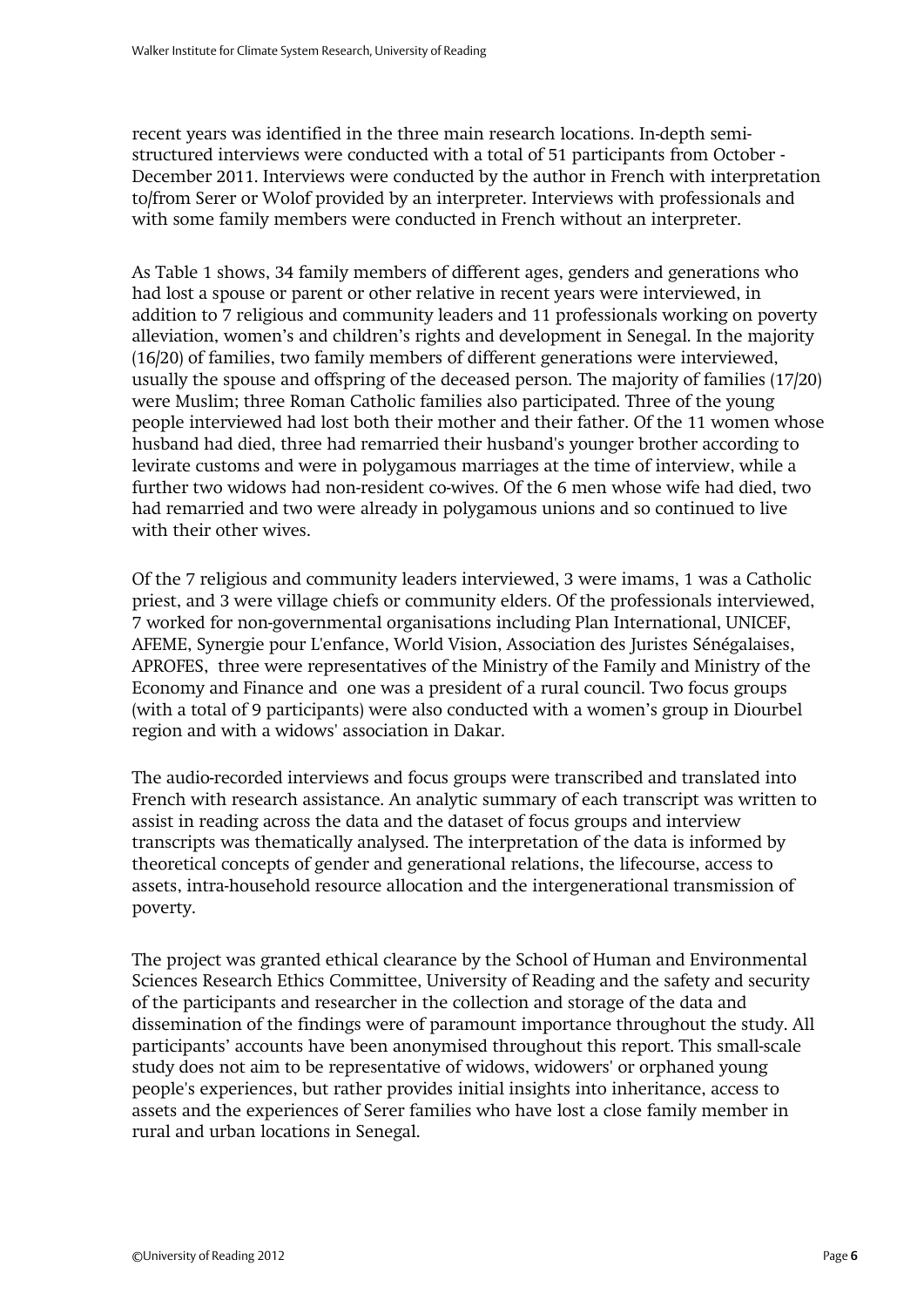#### <span id="page-8-0"></span>**Table 1: Characteristics of interviewees**

| <b>Interviewees</b>                                                                                                 | <b>Tocky Gare rural</b><br>community | <b>Fimela rural</b><br>community | <b>Greater</b><br><b>Dakar</b> | <b>Total</b>   |
|---------------------------------------------------------------------------------------------------------------------|--------------------------------------|----------------------------------|--------------------------------|----------------|
| Women (aged 30-70 yrs) whose husband had<br>died                                                                    | 2                                    | 4                                | 6                              | 12             |
| Men (aged 40-73) whose wife had died                                                                                | 3                                    |                                  | $\overline{2}$                 | 6              |
| Young women (aged 15 -27) whose<br>mother/father had died; one woman who lost<br>her mother was 49.                 | $\Omega$                             | 2                                | $\overline{4}$                 | 6              |
| Young men (aged 19 - 27) whose<br>mother/father had died                                                            |                                      | 4                                | $\Omega$                       | 5              |
| Other relatives who had lost a family member                                                                        |                                      | 3                                | 1                              | 5              |
| <b>Religious and community leaders</b>                                                                              | 3                                    | 3                                | 1                              | $\overline{7}$ |
| <b>Development professionals</b><br>NGO staff working at national level: 4<br>National government civil servants: 3 | $\Omega$                             | 2                                | $\overline{2}$                 | 11             |
| <b>Total number of interviewees:</b>                                                                                | 10                                   | 19                               | 15                             | 51             |

## <span id="page-8-1"></span>Findings

### <span id="page-8-2"></span>The effects of mourning and bereavement on family members

Over a third (4/11) of the women interviewed had been recently widowed and were observing widowhood rituals at the time of the interview. A further three women had lost their husband within the previous year; two women had been widowed two years previously and three women had lost their husband in the last 5-10 years. The women all confirmed that they had observed widowhood practices in the months following their husband's death.

For Muslim women, widowhood practices comprised a number of restrictions from their usual activities for a period of four months 10 days. Male elders and imams explained that this period was to verify if the widow was pregnant with her deceased husband's child. Following a spiritually cleansing bath and ceremony to mark the end of her mourning, the woman could wear ordinary clothes, return to her usual activities and could remarry. For Catholic women living in Fimela rural community, the mourning period lasted for 6 months to one year.

Many women said that they found the mourning period very hard. Women who lived alone with their children in urban areas found the mourning period particularly restrictive, since they were unable to work, which put increased pressure on their older children to work to support the family. One woman who relied on an irregular income from selling fish at the market to support her five children, commented: "*I was no longer selling, one of my daughters used to go to sell at the market, but after less than two months, she said that she could no longer tolerate the hard work, so we just stayed like that".*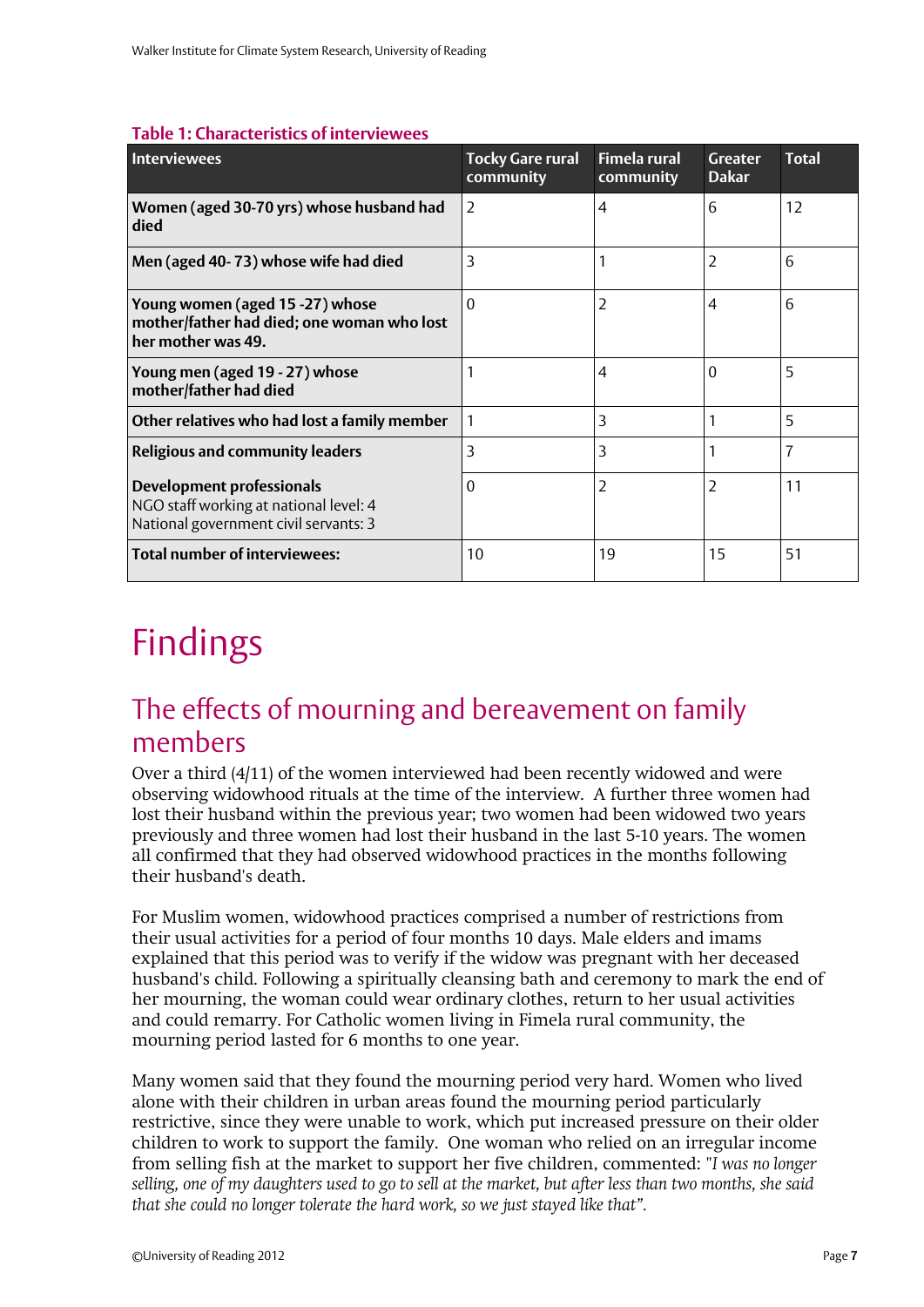Half of the men interviewed had lost their wife less than a year ago, while two had lost their wife 2-3 years previously and the wife of one interviewee had died 7 years previously. Most participants did not mention any particular mourning rituals that men practised, although some said that men were expected to observe a period of contemplation and restraint for 40-45 days following the death of their wife.

Many of those who later died had chronic illnesses which required extensive periods of medical treatment and hospital care. Married couples struggled to pay high medical costs and drew on extended family support for financial assistance. According to Serer customs, maternal relatives were usually seen as responsible for providing care for the ill person and meeting medical costs. In Dakar, however, participants also drew on social networks with neighbours and friends for support when they faced such financial pressures. One widower who worked as a mechanic and rented a room in Dakar was still paying off the debts he owed to a friend from his wife's medical care several months after her death. High costs of medical treatment had forced one family to sell their house in Guèdiawaye and after the husband's death, they relocated to another suburb. The building work on the new house was not yet finished and the house was much further away from the market where the widow worked. This meant that she incurred significant transport costs each day, which reduced considerably her already low, irregular income.

For most families, the death of a close relative represented a 'critical moment' (Thompson et al., 2002) in their lives, in terms of both emotional and economic impacts. Many women and men talked about the profound sense of loss, sorrow and loneliness they experienced following their spouse's death, in addition to their concerns about the effects of bereavement on their children. In the shorter term, widows and orphaned youth did not cultivate the deceased husband/father's fields the year of their loss and widows did not work during their mourning period, which perpetuated the poverty they experienced. The loss of the male head of household usually led to increased responsibility for widows and young people to provide for the family and pushed several families into situations of chronic poverty.

The death of a wife/ mother often led to increased domestic and childcare responsibilities for girls and young women living in the household, in addition to increased pressure on the widower, older children and other relatives to support the family. For 'double orphans', the death of both parents could result in a move to live with a grandparent or an uncle who became their guardian. The death in the family could also result in other moves and changes in household composition, such as the dispersal of co-wives, remarriage and levirate practices, decisions to migrate to urban areas, emigrate to the global North and/or to entrust a child to relatives as part of child fosterage.

Young people highlighted negative emotional effects of their parent's death on their lives, in terms of a sense of loneliness and not being able to concentrate at school, which in one instance, resulted in a young woman's failure in exams. Young people also commented on the increased financial pressures on the household following their parent's death and the increased need for them to work during the school holidays to pay their schooling costs and clothing. A professional highlighted the potential vulnerability of young women to low wages, exploitation and sexual abuse by unscrupulous employers when they sought domestic work in Dakar to pay for their schooling costs. Lack of money could delay children's school enrolment or cause them to drop out of school. Although the bereavement was very difficult to deal with, some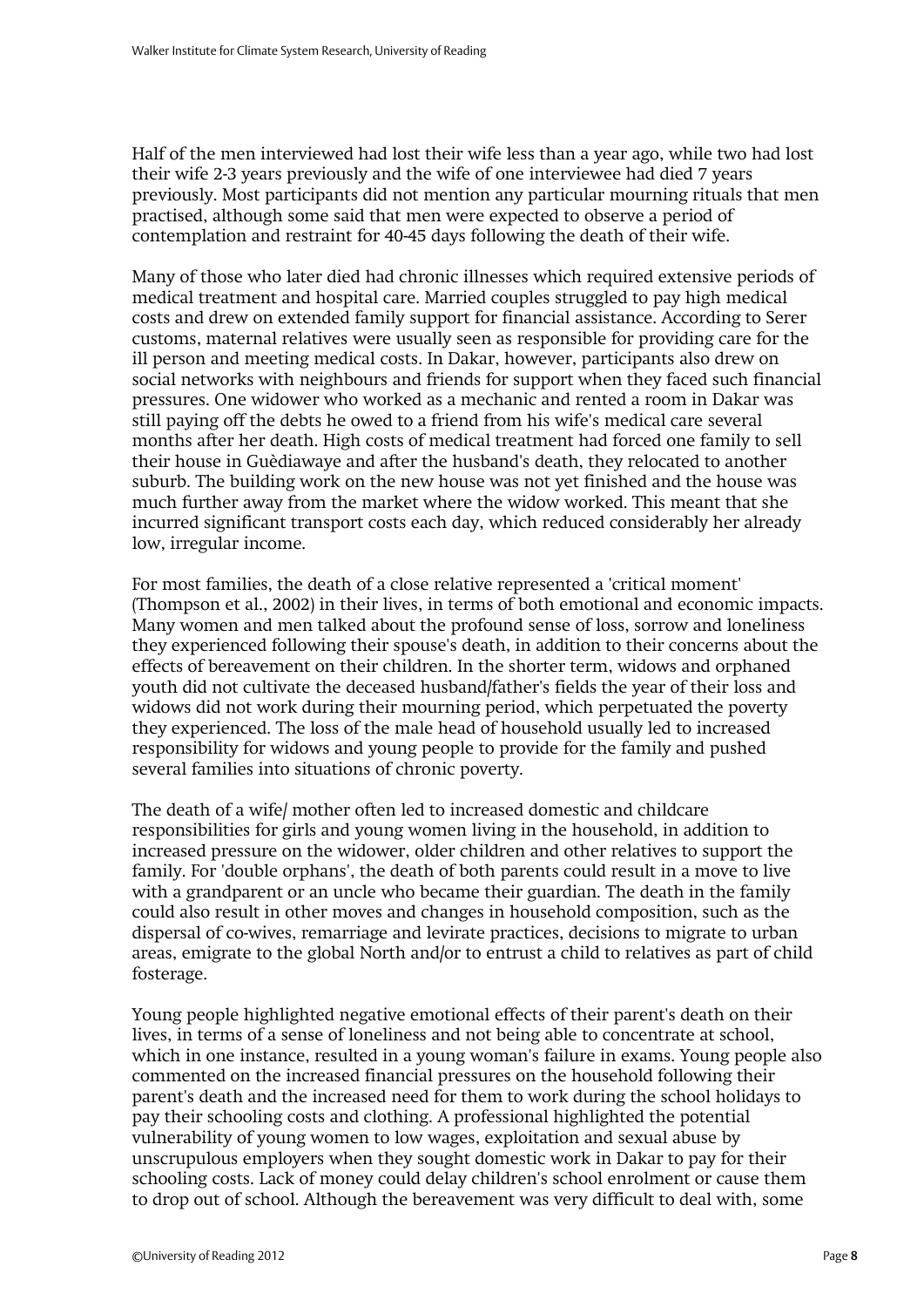young people thought that they had become more mature and felt a stronger sense of responsibility towards their surviving parent and siblings as a result of their loss.

#### <span id="page-10-0"></span>Inheritance and access to land, housing and other assets

Participants identified land, livestock, a house, a horse and cart, agricultural machines and other tools and equipment as the key assets for Serer men and women in rural communities. Land was crucial in ensuring food security for the family. The cultivation of millet provided the staple food, while groundnuts were mainly sold for a cash income. Livestock was an important asset that could be drawn on when needed and women often cultivated hibiscus, beans and herbs for food consumption. Most households in rural communities had at least one family member who engaged in other income-generation activities during the dry season or received remittances from family members working in urban areas.

In both rural and urban areas, entitlements to land, housing and other resources within households were based on strict hierarchies of gender, sibling birth order and generational relations. Men were regarded as the main breadwinner responsible for supporting the family, while women often paid for their own expenses and contributed to family income through their small business activities. In rural areas, women often invested their savings in small livestock, such as hens or goats, which they could then draw on in times of need. However, such assets were often regarded as for the benefit of the family and women did not necessarily control the use of these. In one instance, for example, a husband sold his wife's goats during a period of hardship to buy food for the children and to pay for other costs. In rural areas, women usually accessed land through their husband's family. They were often allocated smaller, marginal plots of land to cultivate, although they often also worked on their husband's large cash crop fields, as women in Tocky Gare rural community commented: "*At home, there is the head of the family, you know how things work, he is the one who is in charge. He attributes a field to each person. The large field is reserved for him and the wives content themselves with the fields that are given to them, however small they are."* 

Village chiefs and imams descended from land owning families from particular maternal lineages in both rural locations explained how their ancestors had founded the village, clearing the land for agriculture and settling there. Later arrivals requested land from the village chief, who allocated fields that they could cultivate, on the understanding that his children would be able to reclaim the land when they needed it. Land was loaned free of charge for several years or sometimes was rented out for shorter periods for an agreed sum of money and the land returned after the harvest. Although the National Domain law, adopted in 1964, meant that most land in rural communities belonged to the state, farmers have free use rights to cultivate their plots (Hesseling, 2009). The 'lamane'<sup>2</sup> continued to play an important role in the allocation of land to those who requested plots in the village. The village chief and rural council were responsible for parcelling the land out, applying fines or compelling someone to pay for the use of land. Since decentralisation in 1996, the rural council had the right to confiscate any land that was the subject of a dispute. In the Sine Saloum, participants thought that growing land scarcity and speculation meant that plots of land were increasingly being exchanged for significant sums of money following requests to the 'lamane' and the rural council. Tensions were apparent however between communities and local authorities regarding villagers' rights to use and sell the land. A rural

<sup>&</sup>lt;sup>2</sup> Serer term for village land owners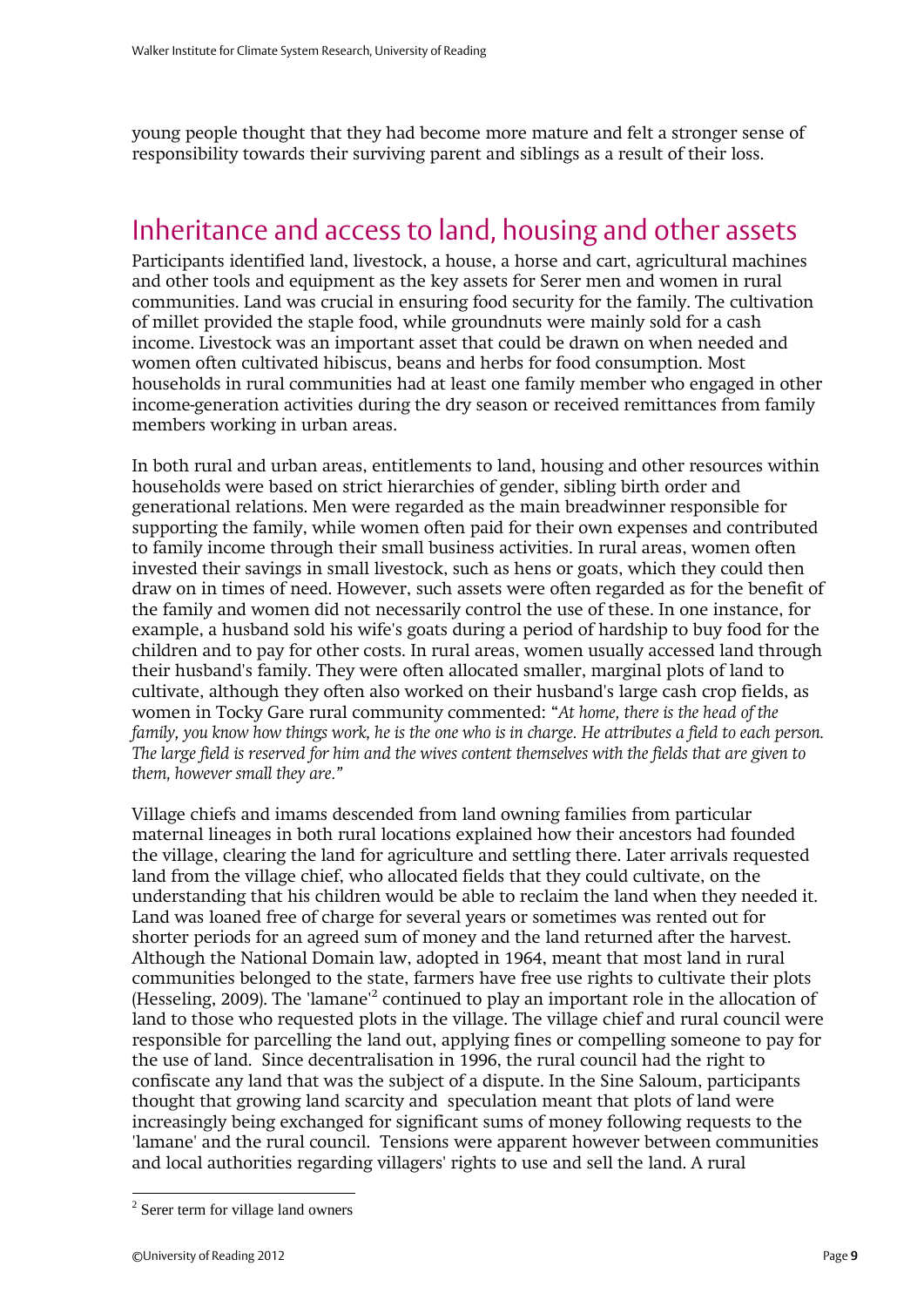councillor was concerned that family members were selling portions of their land to Dakar residents in order to raise money to build a permanent house, without considering the longer term consequences of the loss of land for future generations.

As in many other African countries and in common with other ethnic groups in Senegal, the Serer very rarely expressed their wishes for inheritance in a written or verbal will. The inheritance of land and other assets was usually settled within the extended family after the intestate's death. Participants living in the rural locations reported that inheritance disputes were very rare in their communities. One imam explained that those who practise Islam divide the deceased person's assets among the heirs according to the recommendations of Islam law, but many families adapted this to follow some Serer customs and came to an agreement within the family. Imams were sometimes called to advise family members on how to divide the assets according to Islamic law. They confirmed that sons have a right to two parts, while daughters only inherit one part of their father's assets. The widow is allocated a smaller share of the inheritance (the 'soumoul' in Wolof), which is divided among co-wives in polygamous families. Other relatives may also receive a share of the inheritance. A priest in Sine Saloum reported that Catholic families in the village followed traditional inheritance practices and the church was not usually involved in inheritance problems.

According to traditional inheritance practices, the Serer transferred land, livestock and other assets to the next generation through the maternal lineage; maternal nephews would inherit their uncle's assets and sons inherited nothing from their father. Participants commented that traditionally, rather than building up financial assets, Serer tended to invest money in livestock (bullocks, cows, sheep, goats etc.) which they could sell during periods of financial pressure, or use for bride-price or for family ceremonies such as marriages, baptisms or funerals. Thus, wealth was transferred to the next generation predominantly through the inheritance of land and livestock from maternal uncles, although *inter-vivos* transfers of cattle for example, on the occasion of a maternal nephew's marriage or for funeral ceremonies, could also be significant.

However, increasing adherence to Islam since the 1970s had resulted in Serer families in the research locations shifting to patrilineal inheritance practices; sons usually inherited land, and other assets (including livestock, horse and cart, agricultural machines, a house, money, furniture and other personal belongings) were usually divided among the children. Sons inherited twice the share that daughters inherited, while the widow also received a share. Thus, daughters did not generally inherit land or the family home in rural areas. This was justified by the fact that daughters would marry and leave the household; according to patrilocal marriage practices, daughters usually moved to their husband's home when they married and would be allocated land to cultivate there.

In Tocky Gare rural community, one of the village elders had been instrumental in calling for an end to matrilineal inheritance practices in the 1970s, since traditional customs were increasingly regarded as detrimental to the widow and children at the time. Formerly, the eldest maternal nephew moved into his uncle's house or took all his uncle's assets to his maternal home and the husband's widow and her children were expected to return to the home of her maternal relatives without any inheritance. Many participants confirmed that such practices no longer existed in Serer rural communities and thought that the division of assets according to Islamic law ensured a fairer (although still gender discriminatory) means of transfer of wealth between generations.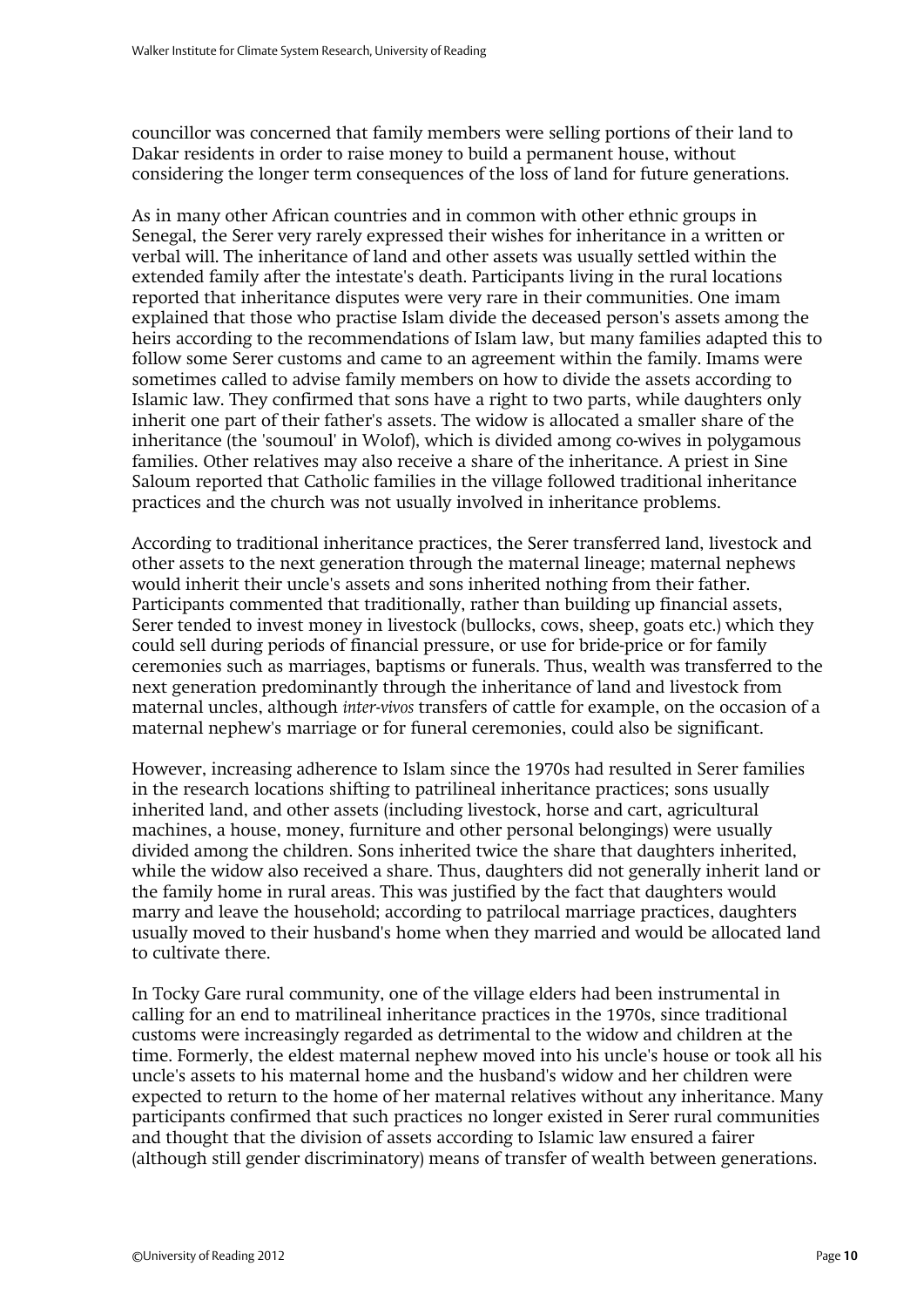Population growth and high fertility rates were resulting in increasing pressures on land, as one woman in Tocky Gare rural community commented: "*Often we face a lack of land because of the increase in families".* Some participants commented that large family sizes made it difficult to leave inherited assets of any real value to the next generation if they were divided equally between all the children. Sibling birth order and age, as well as gender, often influenced the share of a father's land that children would receive. If a father's fields were divided among several older brothers, younger brothers could lose their share of the inheritance, which could be a source of conflict when they came of age and needed land to support their own families. Paternal uncles would usually be entrusted with children's inherited assets until they came of age. Young men were considered to be able to manage inherited assets when they had reached puberty and were deemed mature and competent enough to maintain their assets.

The most important priorities for Serer families living in Dakar were owning a house and regular employment. Housing provided a sense of financial and emotional security, since otherwise families would have to make monthly rental payments, in addition to meeting the costs of food, children's education, medical treatment, electricity and water bills and other basic needs. Many participants thought that inheritance disputes were more likely in urban areas, especially in the case of polygamous marriages when the husband was relatively wealthy and had significant assets which had to be divided between co-wives and their children. Co-wives with the largest number of adult sons would generally gain most from the division of inherited assets, while co-wives with daughters or fewer or no children could be disadvantaged. These perspectives were supported by the experiences of widowed women and their children, as discussed below.

#### <span id="page-12-0"></span>Inheritance practices in Serer families

Most of the young men interviewed who lived in rural areas (3/4) had inherited land and other assets from their father or expected to inherit these when they married and established their own household. Young men who continued to live in extended family households with their paternal uncles following their father's death often worked on the family land alongside their uncles and cousins. Their uncles were responsible for the division of the inheritance and their father's fields would usually only be divided among the sons and other heirs when the young men had the means to establish their own families. One young man (aged 26), for example, who was studying at university in Dakar and whose parents had both died, had inherited a share of his father's land and livestock, alongside his younger brother and older half-brothers. However, he explained that the division of assets had not yet taken place, since none of the sons were married: "*We are all children, that's why we haven't done the division [of inheritance], if my older brothers were a bit older, we would have carried out the division".* Furthermore, in two families in the Sine Saloum, the field that the deceased husband cultivated belonged to his maternal lineage and so following his death, the field returned to his brothers or other maternal relatives rather being passed on to his sons.

Poorer families however had very little land or livestock to leave to their children. One young woman (aged 20) who had a baby and had lost both parents within a short period of time, lived with her grandmother and siblings. She reported that her father had wanted to sell his last remaining field before he died. Following the death of both her parents, the grandmother and siblings sold this important asset in order to meet their immediate survival needs. However, the liquidation of this land could compromise the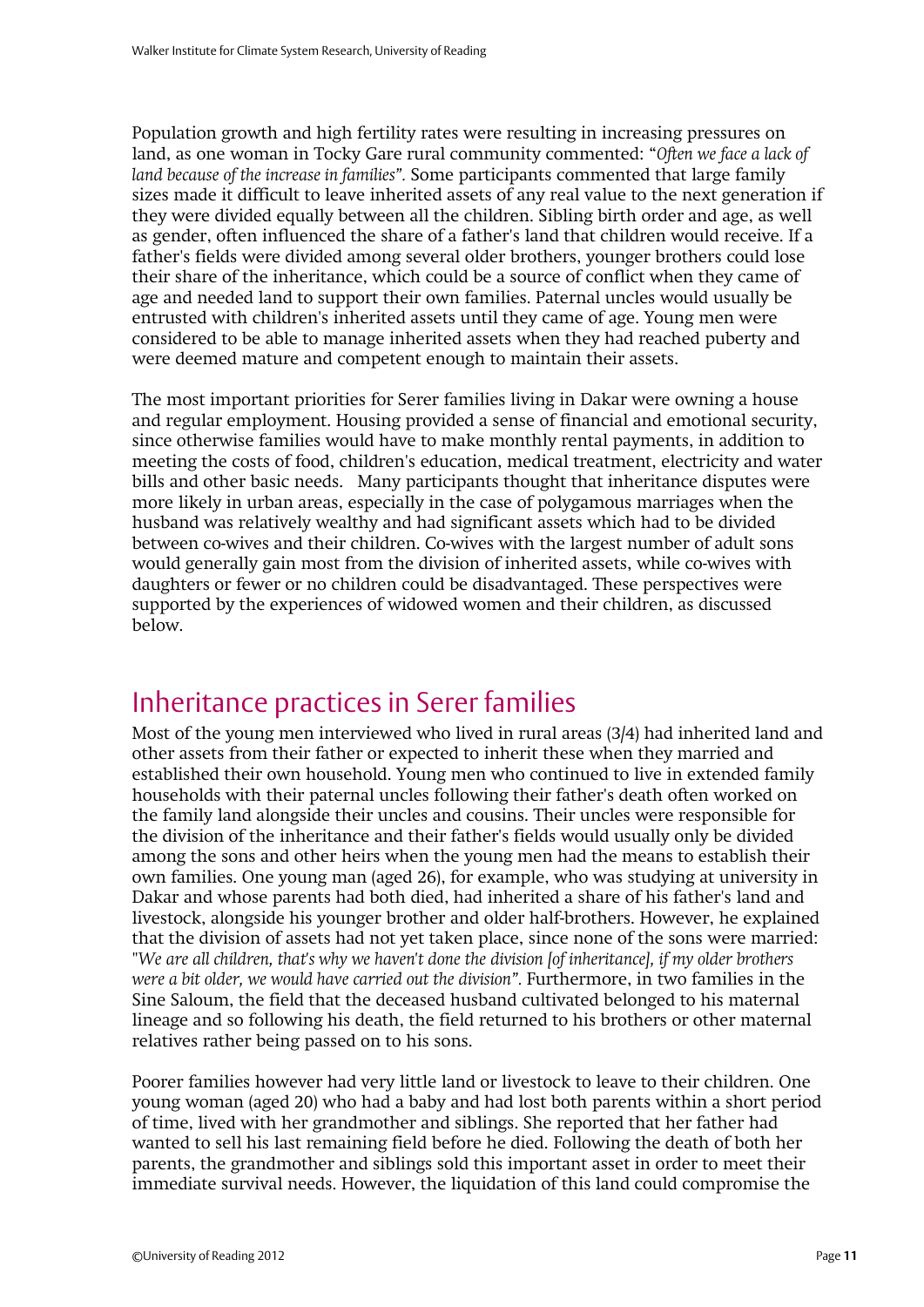orphaned young people's longer term livelihood options and possibilities to exit chronic poverty.

None of the women interviewed in rural areas had inherited land from their husband, father or other family members, although half of the women and their children continued to have use rights to agricultural land via the deceased husband's family. Most women in rural communities continued to live with their children and their husband's extended family in large multi-generational households following his death and had good relations with their in-laws. The three women who had remarried and their children gained access to land through their new husband's family. Two women and their children inherited the rooms where they lived adjacent to their husband's extended family. In one case, the woman and her husband had jointly bought the plot of land and paid for the construction of their two-roomed home. The plot had been registered in her deceased husband's name and the title deeds of the plot had not yet been transferred to her and her children. It was unclear whether the widow's levirate marriage to her husband's brother would affect her control of this asset.

One widow and her children did not inherit anything and also lacked use rights to her husband's family's land; as the second wife who had an impairment and had never joined the conjugal home, she had not had an opportunity to develop supportive social ties with her husband's family that might provide access to their fields. However, she continued to live with her parents and her brother who was responsible for supporting the large household and she cultivated her father's land. Her husband's death thus had little effect on her or her children's everyday lives.

Several widows in rural areas commented that their husbands had no assets to leave to them or their children. In one instance, a widow whose husband worked for a company in Dakar expected to receive his pension but was still waiting for her husband's brother to sort out the paperwork: "*In any case, the salary that he would have received, in truth, that should be returned to me, but his younger brother came and took the children's papers to sort it out, but up to now, I haven't seen anything".* Women's low levels of literacy, limited experience of negotiating administrative procedures and cultural expectations of gender roles meant that they were often reliant on male members of their husband's family to access inherited financial assets and make inheritance claims, which made them potentially vulnerable to exploitation.

In Dakar, most of the women (4/6) and their children inherited housing or a financial share of their deceased husband's property, which helped to reduce the economic pressures on the household following their husband's death and provided some financial and emotional security. In two polygamous marriages, the value of the property was divided between co-wives and their children. In one of these families, the maternal uncle of each co-wife sought advice from the local imam about how to proceed with the division of assets according to Islamic law and discussed this with the widows, who were observing their period of mourning at the time. The co-wives used to live together with their children in the house, but following the husband's death, the second wife who only had one child returned to live with her mother and Bineta, the widow interviewed, remained in the house and reimbursed her co-wife's share of the inheritance of the house in instalments when she could. Bineta was happy with the decision and felt that her co-wife accepted that she had a greater need for the house due to the fact that she had to support her six children and would otherwise struggle to pay for rented accommodation: *"When we talked to her [the co-wife] about it, she knew that she could go to her mother's and she wouldn't pay rent, but me, I have many children, so she accepted it".*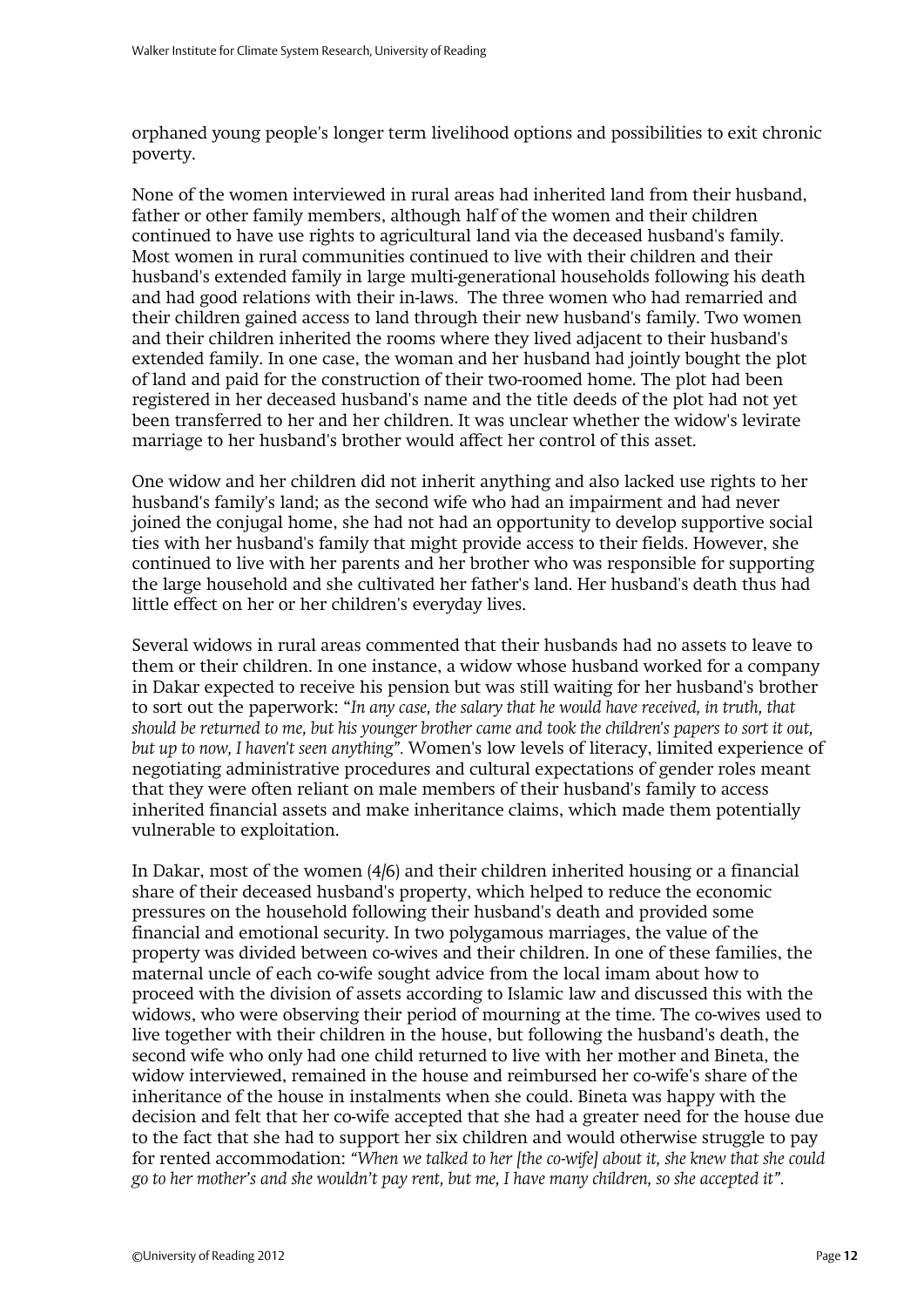In another case in Dakar, a second wife, who lived in rented accommodation with her 9 children when her husband died, and her children had lost out on their share of the deceased husband's property and financial assets. Although the widow and her children tried to settle the dispute amicably by calling family meetings with the first wife and her children, who lived in the husband's property, they were forced to seek legal redress to settle the dispute, as she explained: "*That really aggravated me, I thought I would go mad. Finally, I went to court because I could no longer tolerate it. I said to the children that this house was for your father, we have to share it out equally, they have monopolised it, they don't want us to live there and they don't want to rent it out and share the rent money, now I can't take it anymore*"*.* 

The judge ruled that the house should be sold and the proceeds divided, or if the first wife wanted to continue living there with her children, it should be valued and the share of the second wife's and her children's inheritance paid to them. After a long legal



Figure 1: Street in Dakar's suburbs.

process, the widow and her children received a lump sum payment for part of the inheritance, but the co-wife's adult children often paid the annual instalments for the rest of the money several months late. She did not want to have to take legal action again to force them to pay the remaining amount. She felt that inheritance disputes were often linked to conflictual relations between co-wives and as in her case, the first wife often refused to accept that the second wife and her children were entitled to the husband's inheritance.

Widows living in Dakar whose husband had maintained a family home and land in rural areas were regarded as having little claim to any assets owned in the village. Family homes were not usually divided and when (male) family members migrated to urban areas, they were no longer considered to have a claim on the house. Yacine, a widow living in Dakar whose husband had three other wives, two of whom lived in his natal village, had experienced conflict with her co-wives and their children over her husband's inheritance. Yacine's co-wives and their children had tried to force her to sell the house where she lived with her children in Dakar and divide the proceeds, despite the fact that she owned the house in her own right. The house had formerly belonged to her husband and the couple had lived there for many years. When he returned to the village and wanted to sell the house, her younger brother had bought the house for her, so that she could continue living there with her children. The co-wives and the children's inheritance claim to the house was therefore unfounded. Yacine felt that she and her children had lost out on their share of her husband's assets, such as the horse, agricultural machines, millet and groundnut stores, but did not want to cause further arguments with the co-wives and their children about this. Her eldest son had nevertheless inherited a plot of land in the village. Before his death, her husband had requested that his three fields be divided into four plots and bequeathed a plot to the eldest son of each of his four wives.

Most participants noted that women had few, if any, assets to leave to their children or husband. Widowers reported that daughters, their wife's sisters or cousins inherited her clothes and any jewellery. Young men confirmed that sons did not expect to inherit anything from their mother - their sisters had inherited any personal belongings, household goods or furniture owned by their mother. Any other assets passed down by women were usually regarded as for the benefit of her children, rather than her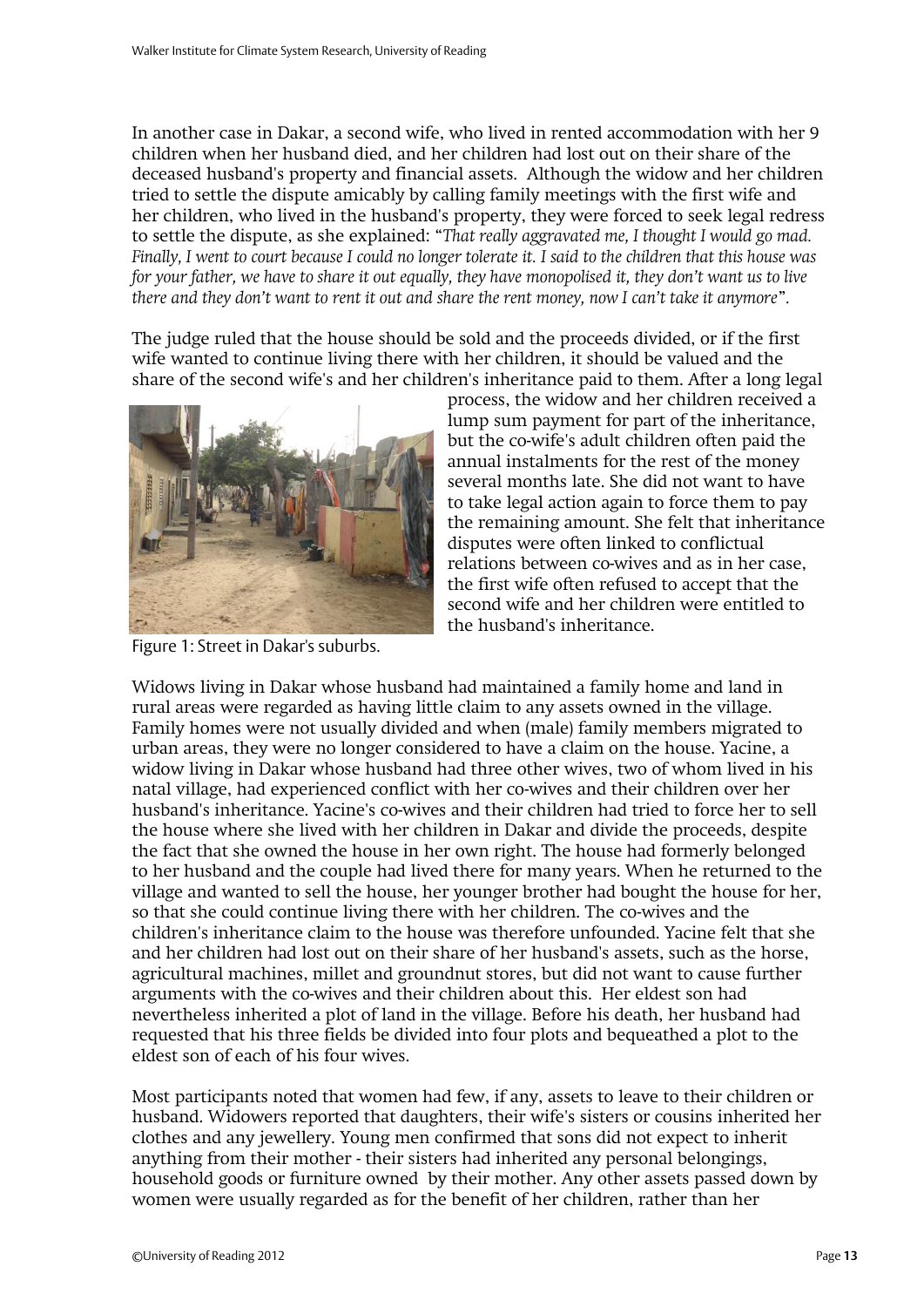husband. Only one widower reported that his children had inherited any financial assets from their mother. When his wife died, the women's association she belonged to returned her contribution (30,000F CFA, equivalent to approximately £37). He called a family meeting with his children and their maternal relatives to inform them about the sum they had inherited and proposed buying livestock (2 sheep) with the money for the children's future benefit.

The only land which women in this research inherited from their mothers were paddy fields in the Sine Saloum. When women moved to another village to join their husband, they were usually attributed to a particular maternal lineage which often allocated rice paddies for them to cultivate. Following a mother's death, her daughters would usually take over the cultivation of her rice paddies or they could be allocated to another woman within the maternal lineage. As one widower confirmed, *"All the rice paddies that you see there are maternal lineage assets. They are managed by the maternal lineages".* Following his wife's death, his sister continued to use his wife's paddy fields, since his eldest daughter worked in the city, but he reported that they belonged to her daughters. When he remarried a widow from the same maternal lineage, he allocated a paddy field to his new wife. Thus, men within the maternal lineage appeared to control the allocation of rice paddies.

While this research suggests that inheritance was the main means of transfer of wealth between generations in Serer families, a few notable examples reveal the importance that *inter-vivos* transfers could have in preventing potential conflicts over inheritance between family members and assuring the economic security of family members. One village chief described how he had already divided his fields between his sons and his maternal nephews, whom he had raised as his own sons following their parents' death. He wanted his sons and nephews to cultivate the best land, as they would soon marry and need to support their own families, while he was content with a small parcel of land, since he was retired and no longer had much strength to farm. Since he owned a large amount of land, he decided it was better to divide the land during his lifetime, rather than leaving it to the rural council to divide the land after his death, since this could result in a portion of the land being allocated to others. He acknowledged that the decision to divide the land during his lifetime was unusual and some in the village disagreed with his approach.

In urban areas, two widows owned their house in their own right, which provided economic and emotional security for themselves and their children. In Yacine's case, as discussed above, her brother bought the house from her husband and gave it to her, when she and her children were at risk of losing their home. In another case, an older widow, who lived with her sons and daughters-in-law and their children at the time of the interview, described how she moved to Dakar when she married. She worked first as a domestic worker and then sold fish and bought a shack in central Dakar, where she used to live with her husband. When the government cleared the city centre of informal housing, they were relocated to a plot of land on the outskirts of Dakar, which was now much more densely populated. When her husband took second and third wives, the co-wives stayed in his family home in the village, since she owned the house, and in widowhood, she was able to continue living there with her sons and daughtersin-law without the risk of her co-wives demanding a share of the house.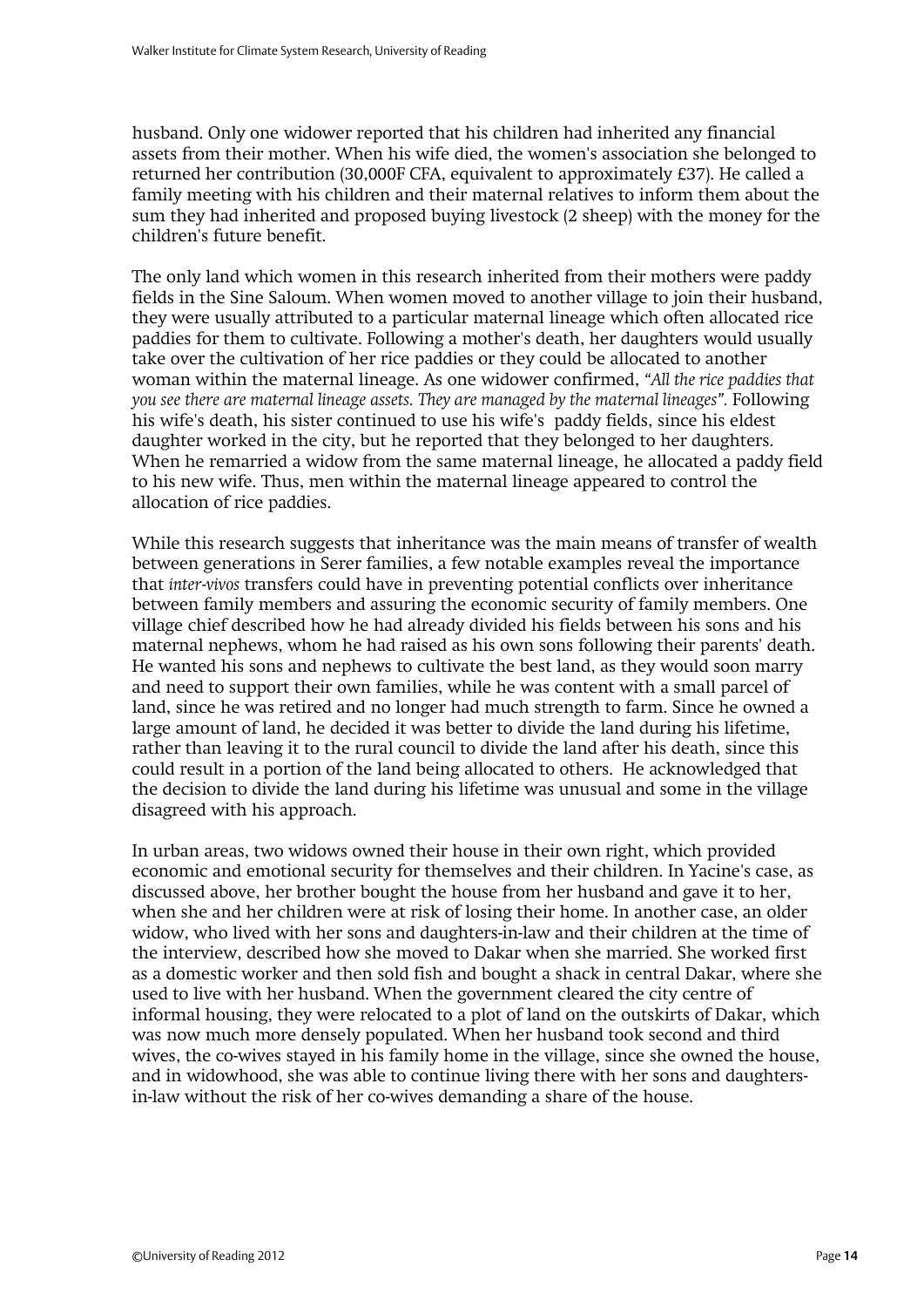### <span id="page-16-0"></span>Coping with household shocks and environmental pressures

While all of the family members involved in the research had experienced the loss of a close relative, many households had experienced multiple economic or health-related shocks and were exposed to a range of climate-related risks and environmental pressures. These included drought and rainfall variability, land degradation, soil salinization, flooding, insect infestations, pests and diseases, which are likely to be exacerbated by climate change. These risks and shocks could force households that are already facing economic pressures due to the loss of human capital into a cycle of poverty that was difficult to exit.

Over a third (6) of the families had experienced multiple deaths of close family members within a relative short period of time, including spouses, children, parents and a sister-in-law. Aside from the emotional effects on family members, this loss of human capital reduced the livelihood options available to the household and could result in an intensification of children's paid work. In villages in the Tocky Gare rural community, devastating fires had destroyed the thatched homes, harvest, livestock and savings of two families on more than one occasion, leading to chronic poverty, as heads of household struggled to recover from the shock and rebuild their assets. As one widower who lost his wife in childbirth the previous year commented:

*"After the harvest, just two years ago I had a fire which destroyed everything, even eight of my sheep died in the fire and also a sum of 200,000F CFA [equivalent to £248] and all my material goods and the harvest disappeared. […] I had a fire twice, that has really ruined me these last few years".*

The fire brigade advised him to file the report of the incident and the list of all the goods which had been destroyed with the Prefecture, but he had received no state social support or assistance. In such situations, family members relied on social ties with relatives and neighbours to assist them in building a temporary home and all those able to work sought whatever job opportunities were available, such as market gardening, to support the family.

When rural households experienced drought or the loss of the harvest due to locusts or other insects or pests, family members coped by selling livestock and engaging in seasonal migration to urban areas. One village chief explained that livestock provided financial security and was a key means of coping with climate variability and insufficient rainfall. During periods of drought, people sold sheep, cattle and other livestock in order to survive. After a good harvest, they would buy livestock again and rear them, to replenish the herd so that they could draw on these assets again in times of need. Furthermore, livestock provided natural fertiliser for the fields following the rainy season, but if the pasture was insufficient due to a lack of rainfall, the herd had to be taken elsewhere to graze. This in turn reduced the family's access to fertiliser for the fields and limited the likely success of the following year's harvest, perpetuating the cycle of poverty. Health of the herd and their reproductive capacities were also affected by climate variability and drought. One professional commented that it was increasingly difficult for families to sustain a large herd of cattle in Fimela rural community due to animal diseases and a growing scarcity of grazing land due to drought.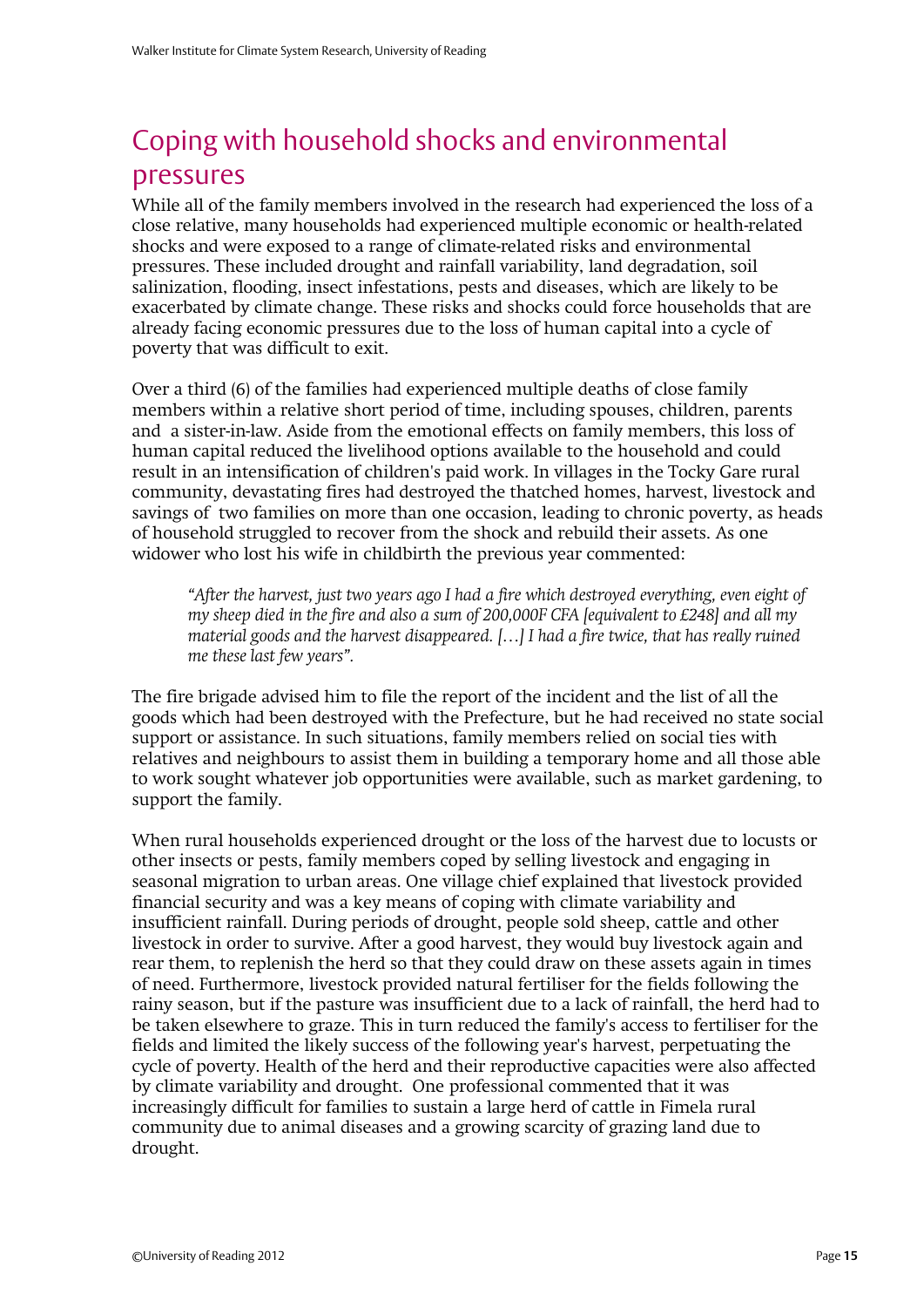Figure 2: Cattle herd in Sine Saloum



Poor families who lacked livestock that they could sell during periods of drought or other economic or climate-related pressures were forced to seek work in urban areas. This could result in the neglect of their fields, impacting further on the success of the harvest and leading to chronic poverty. Households with family members who worked in nonagricultural trades, such as plumbing and construction work, relied on their irregular income during these difficult years. One widow explained that they managed as best

they could when they experienced an invasion of locusts a few years previously: *"Those who could went to work and were able to buy rice and maize. We tried to sow seeds again, but they [the locusts] ate everything again. We had to work to find money to buy food supplies".* 

Even in years of adequate rainfall for the harvest, however, households' food stores did not necessarily last the whole year. One professional reported that many households in villages in Fimela rural community had to reduce food consumption to only one or two meals a day in the remaining five months of the year before they harvested their crops.

Many families in rural communities adopted a diverse range of livelihood strategies comprising both agricultural and non-farm activities to manage these risks. Income from market gardening initiatives, women's co-operatives, remittances from daughters engaged in domestic work in Dakar, sons and husbands who worked in fisheries in Casamance region and financial support from relatives in formal employment were often crucial in enabling households to cope with household shocks and manage climate-related risks.

Widows in Dakar developed a range of strategies to manage the economic pressures they faced following their husband's death. These included renting out rooms, participating in women's co-operatives and associations such as the Association of Citizens of Djiofior which provided access to credit, engaging in small business activities in the informal sector, such as selling fritters, doing laundry for others in the neighbourhood, selling fish and cloth at the market. For one widow, an initial loan from a mutual society shared between a group of ten women enabled her to start a small business selling prawns at the market. As the group's income rose and they were able to access a larger loan, the widow was able to invest in wax cloths, which required more capital and had greater returns. However, some widows commented that they used to participate in a women's association or *tontine<sup>3</sup>* . They had withdrawn from the women's group since they were widowed because their irregular income meant that they were unsure of being able to repay a loan or of making the regular subscriptions needed. Widows with adult children who worked relied on their remittances to help pay the bills. One widow also received her husband's pension every two months. In some instances, brothers or other relatives paid for their children's schooling or other costs. Young men from a few families had emigrated to Europe to seek work, but were still waiting for work permits and so were not yet in a position to send any remittances.

 3 Common fund to which women made regular fixed cash contributions and took turns to receive the 'pot'.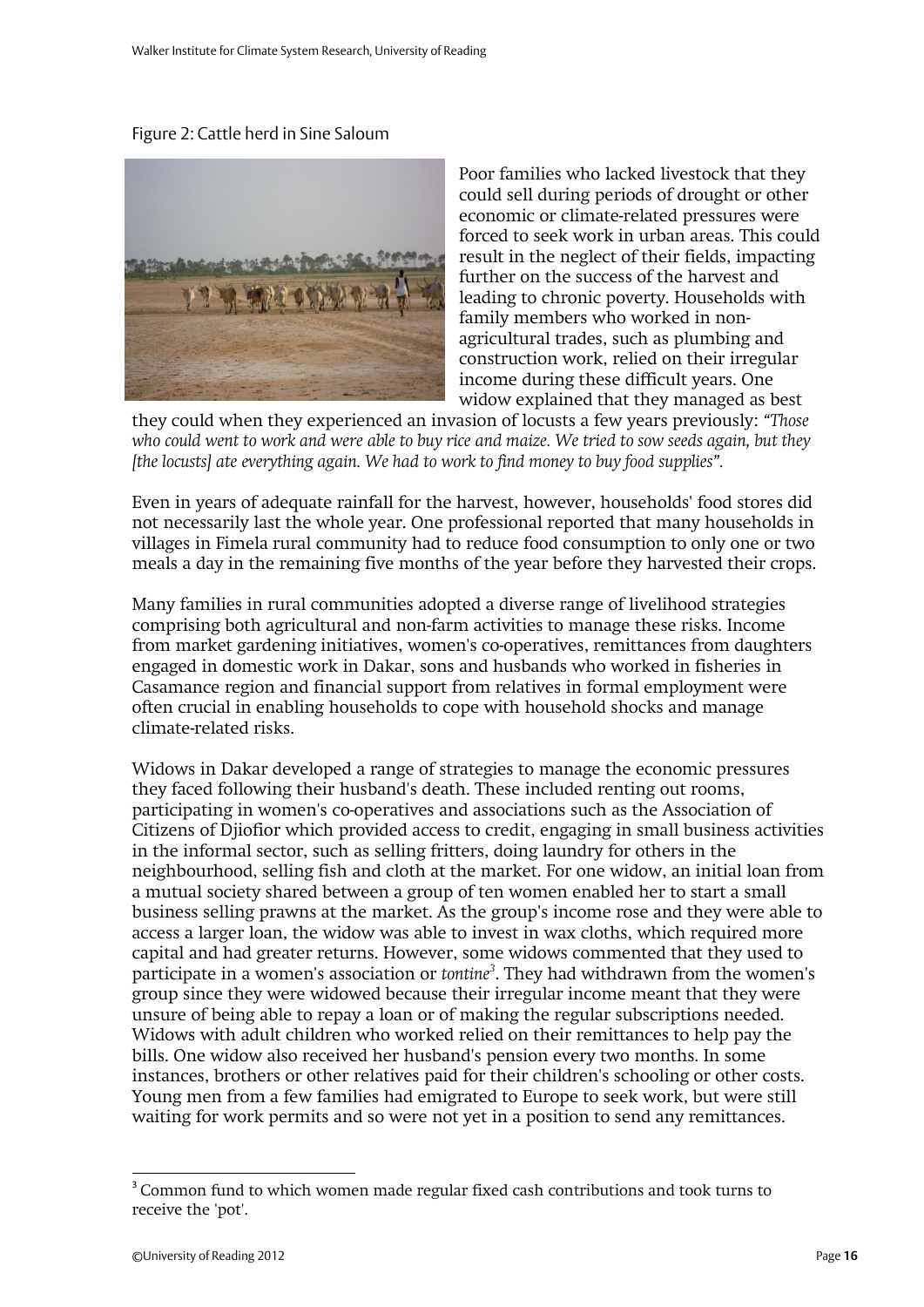Several participants had been affected by flooding in Guèdiawaye in recent years. For one woman's son, the floods had caused injury and resulted in him missing his exams and having to retake the school year. In addition to the immediate damage to personal belongings, the collapse of toilets and other difficulties caused by water entering their homes over several weeks, participants highlighted the health hazards caused by inadequate sewage and waste water disposal infrastructure in the district. The damage caused by the flooding was not extensive for the families interviewed, however, and they did not need to permanently relocate their homes.

In both rural and urban areas, family members developed reciprocal supportive networks with extended family members, neighbours and community members. Assistance was also sometimes available through faith communities. One Catholic widow had received some food aid and clothing from the parish priest. Imams highlighted the Muslim practice of regularly giving alms (termed *zakat* in Wolof, which should comprise a tenth of a person's income) to those in need, which people usually gave directly to relatives or acquaintances when they faced financial pressures.

#### <span id="page-18-0"></span>Policies and practices to alleviate poverty and build resilience

Development practitioners and policymakers identified a range of strategies that they considered were effective in alleviating poverty, safeguarding inheritance and building the resilience of families to cope with household shocks, in addition to the challenges and obstacles to their work.

National strategies to alleviate poverty focused on economic growth and wealth creation, access to basic social services and the protection of the most vulnerable groups, and good governance. Widows and orphaned children were included within the category of the 'most vulnerable groups', although only orphaned children affected by HIV were specifically targeted for support through donor-funded social protection and sponsorship programmes and the National Committee to Reduce HIV/AIDS. The most recent poverty reduction strategy document for 2011 - 2016 amalgamated issues of social welfare (access to basic social services and social protection) that had previously been addressed separately. Some professionals were concerned about governmental priorities to invest in large infrastructural projects rather than developing an effective system of social protection for the poorest groups.

Many widows, widowers, orphaned young people, community leaders and professionals thought that widows and orphaned children should be specifically targeted for assistance, particularly when children were young. Assistance was needed to pay for children's schooling and to meet their basic needs, such as food and healthcare. Some young people who had lost both parents also identified a need for emotional support. Several professionals thought that a social protection system needed to be developed, whereby poor widows, orphaned children and other vulnerable groups could be targeted for social transfers that provided support for children's education and healthcare and represented a safety net that reduced chronic poverty. Pilot programmes of conditional cash transfers and social transfers targeted towards children aged under five in some areas of Senegal had proved successful and it was anticipated that a national programme of social transfers would be developed in future. Such social protection mechanisms could also be targeted to households who experienced climaterelated shocks.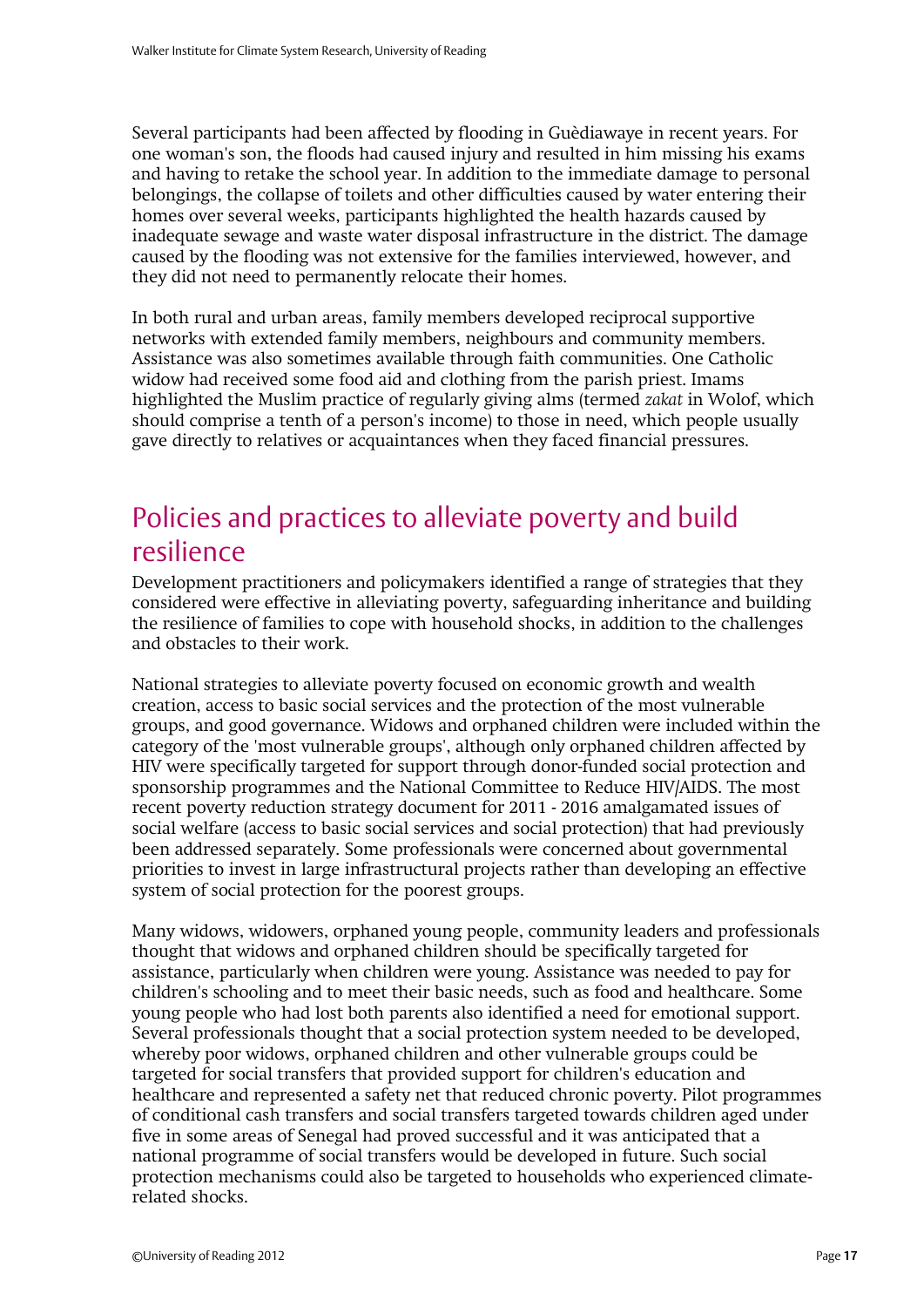While some government assistance was available at the time of the research to the poorest families who experienced a shock, accessed through local branches of the Social Action Office, professionals commented that the support provided was often minimal, only available as a one-off grant and could be delayed or diverted. Very few of the family members interviewed had benefited from state or NGO welfare support to assist them in coping with household shocks. Some expressed their view that any available support usually only benefited those who had connections to local officials in positions of power.

Some family members and religious and community leaders expressed a need for funds and access to credit to develop income-generation activities. Several professionals saw micro-finance and local savings and loans projects targeted towards women and young people as a key means of alleviating poverty. Some NGOs provided skills training and linked women with micro-finance institutions and mutual societies, while others sought to organise community groups to develop sustainable rotating savings and credit schemes without any external finance. Some professionals commented, however, that micro-finance schemes which only gave loans without developing the skills and capacities of women or young people were problematic and the criteria regarding the organisation and management of groups that was needed to qualify for micro-finance schemes sometimes excluded rural women's groups. While several women participated in local women's groups and co-operatives in rural and urban areas, only a few groups had received funds or training from external partners.

Some professionals identified the need to reduce the contradictions between plural legal systems in Senegal. They regarded community and religious leaders and government as playing an important role in trying to reconcile the formal legal system with customary law and social norms to ensure the protection of women and children. Professionals working with children saw these contradictions as one of the main barriers to the development of a social protection system in Senegal.

Some women's rights organisations provided free legal advice, support and advocacy for women and young people in pursuing inheritance claims through the legal system. Listening posts or '*boutiques'* in Dakar and Kaolack enabled poor widows and others to access legal consultations and assistance with inheritance cases. Organisations commented, however, that awareness-raising activities were also needed to improve knowledge and understanding of women's and children's legal rights, particularly in rural communities, and to increase the accessibility of statutory law to the public by translating legal information into local languages. Professionals also identified a number of barriers to women and young people pursuing legal action regarding inheritance claims. These included low levels of education and literacy and a lack of knowledge about their rights and how to claim these; a lack of documents needed to pursue cases through the courts, such as marriage certificates, property deeds and land use titles; and a reluctance for a woman to take her husband's family to court due to a fear of social condemnation and causing conflict with her in-laws.

Several professionals commented on the difficulties of implementing laws and policies to promote gender equality in access to land in rural areas. The efforts of government and non-governmental organisations in campaigning for women's rights to land had achieved some success in raising awareness among rural councillors and local leaders in recent years and agricultural land was increasingly being allocated to groups of women to cultivate. However, as discussed in Serer rural communities, patriarchal customary practices still predominated in rural areas and individual women tended to be allocated small, marginal plots of land through their husband's family. Professionals found that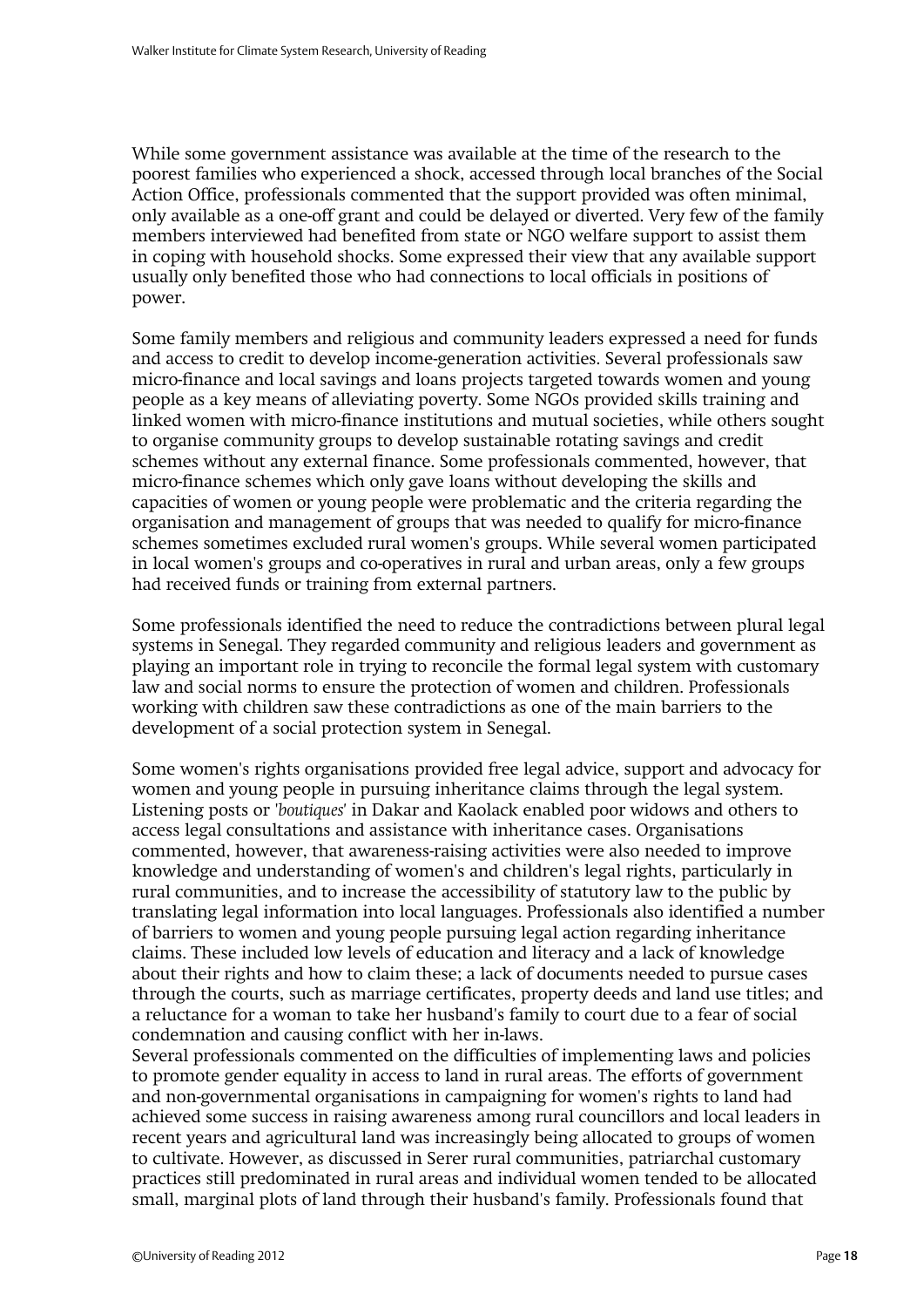the collective allocation of fields to a group of women did not necessarily work very well, as it was difficult for each woman to benefit individually from her labour investment. As a representative of the Ministry of the Family commented: *"There are some collective fields, but we see collective fields that work less and less often. Now we tend to work it out so that each member of the group has a field and that develops".* 

Professionals emphasised that efforts to increase women's access to land and the promotion of women's groups at village level needed to be accompanied by improved access to inputs, such as seeds, as well as developing women's organisational and leadership skills to manage their business activities and increasing their political participation in local, regional and national decision-making processes. Indeed, recent research suggests that women's access to land and civic participation often go hand in hand (IDRC, 2012). While some progress had been made in increasing women's representation on rural councils and local and national federations of women's groups, further work was needed to build women's leadership skills, knowledge and capacities so that they could participate fully in such decision-making forums. As the experience of one women's rights organisation working to increase women's citizenship participation in Dakar had found, there is a danger of tokenism when women are elected as members of municipal (or rural) councils, unless they have had the opportunity to develop their competencies to understand the rules and norms of such decision-making forums and effectively defend the interests of their community.

Professionals recognised that national programmes to improve access to basic services, such as water, education and health, had achieved significant indicators of success in Senegal, but the impacts of such programmes in reducing poverty were less evident at the household level. Although the families interviewed had benefited from improvements in access to basic services and infrastructure in recent years such as health centres and schools, those living in Tocky Gare rural community lacked access to basic healthcare. The nearest *case de santé<sup>4</sup>* was 7 kilometers away and the only transport available was a horse and cart, which caused delays in accessing medical treatment. This could be fatal for pregnant women, as women living there emphasised: "*Before you arrive, you could die… It's likely that you will die. There are many miscarriages here because of that…*". Complications in childbirth were the cause of death for the wives of two widowers in this research who lived in this community.

Family members, religious and community leaders and professionals all identified the need for more employment opportunities for young people, as well as opportunities to gain the education and training they needed to support themselves and their families in future. The young people interviewed expressed their aspirations to undertake apprenticeships in construction work, tailoring, to train to be a nurse or teacher, to study at university and to work in Europe. Apprenticeships and vocational and technical training programmes were needed, alongside quality formal education that included agricultural science and technology in the curriculum. Improving girls' access to education was seen by professionals as an effective way of reducing poverty, since higher levels of education among young women are associated with reduced rates of early marriage and pregnancy and greater economic, social and political participation in adulthood. One NGO participant thought that local authorities should work more closely with youth associations and communities in Dakar's suburbs to develop training programmes for young people. She thought that young people's participation in the design of projects and programmes was essential to ensure such initiatives related to their interests and concerns.

-

<sup>&</sup>lt;sup>4</sup> Basic healthcare facility in rural areas.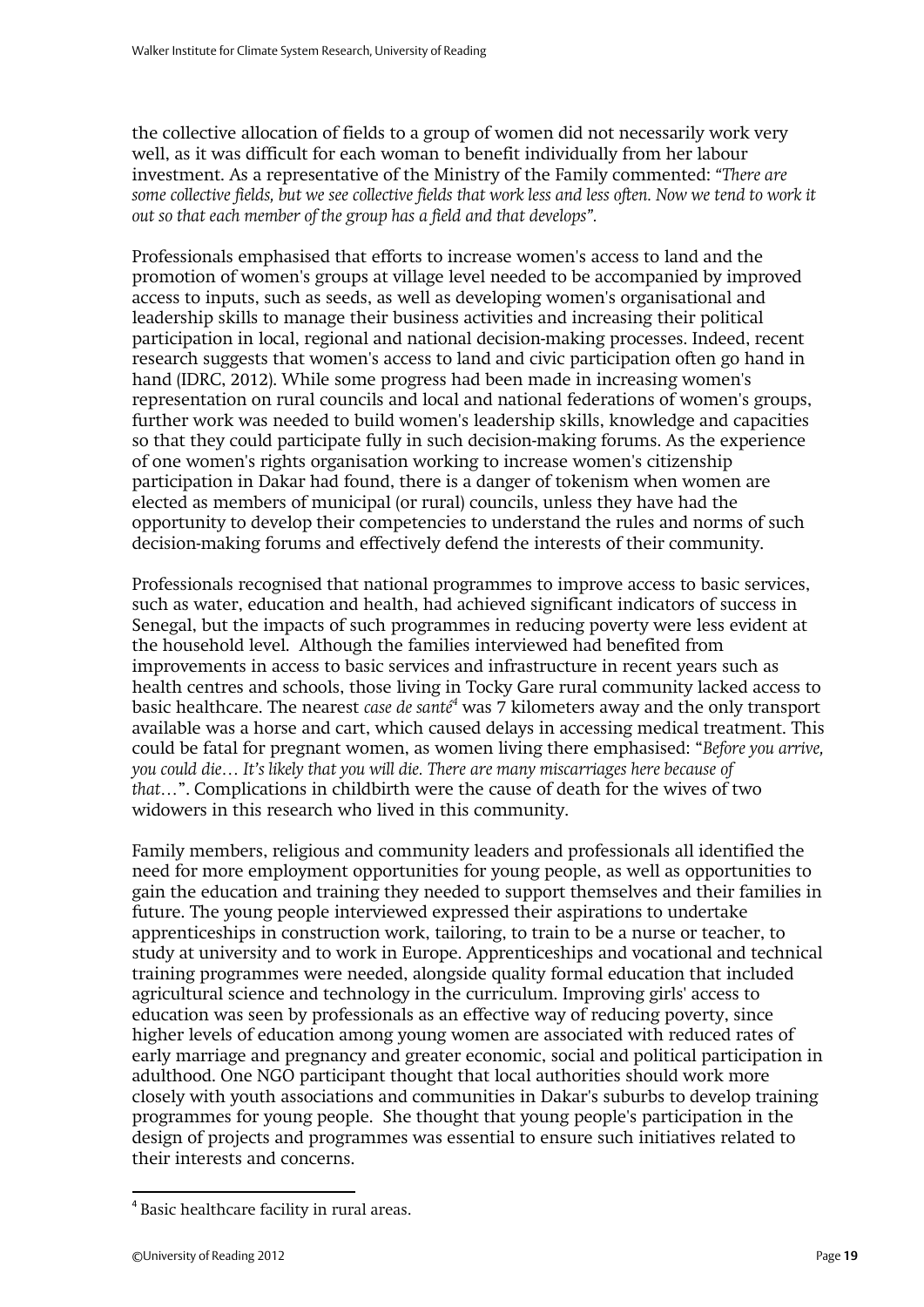Professionals noted that inequalities in access to services and opportunities in Dakar and other regions were growing and rural areas were becoming poorer. They were concerned that a lack of opportunities for young people to develop sustainable livelihoods in rural areas would lead to increased rural to urban migration, putting further pressure on the suburbs of Dakar where households were already experiencing high levels of poverty in districts with poor infrastructure. To prevent further rural exodus, religious and community leaders and professionals identified the need to sustain and enhance agricultural production and provide more opportunities for young people to develop the skills and capacities they needed to develop sustainable livelihoods in rural areas. Participants proposed a range of activities that would help to alleviate poverty in rural communities, including: developing women's food processing projects, based on local agricultural production; increasing the productivity of cattle rearing; developing market gardening initiatives with women's co-operatives; and developing more formal fishing and ecotourism initiatives in the Sine Saloum.

Professionals also emphasised the need to increase efforts to mitigate the impacts of environmental changes and climate-related shocks, since these increased the vulnerability of rural populations. Initiatives to combat soil salinization in the Sine Saloum, which was reducing the productivity of the land, had been established with donor assistance. A representative of the Ministry of the Family, however, thought that young people were more interested in gaining jobs in factories and earning a salary to support their relatives, than continuing to work in agriculture. In view of environmental pressures and climate change in future, the participant thought that commercial companies may bring more wealth to rural areas than traditional agricultural activities.

Professionals thought that while access to assets and income was important, human capital, in terms of having the capacities, skills, information and knowledge to manage assets and develop sustainable livelihoods, was also necessary to prevent the intergenerational transmission of poverty. Parents' level of education, skills and competencies were seen as key factors in determining whether they were able to invest in their children's human capital. While improvements in children's school attendance have been witnessed in recent years, professionals commented that the quality of the education needed to be improved. Job opportunities for school leavers were also crucial and a major priority for widows, widowers and young people. Professionals were concerned that if young people completed school and were unable to find work, parents may be less inclined to invest in their children's education in future.

Professionals identified a range of barriers to their work to alleviate poverty and promote women's and children's rights. These included: insufficient funds; lack of coordination and competition between partners and donors at national and local levels; lack of government support and political will to engage with NGO partners; lack of coordination and the unstable, temporary nature of government ministries; donor restrictions on the development of activities to meet identified needs; poor governance in targeting assistance to the most vulnerable groups; reliance on NGOs to fill gaps in state provision of basic services; lack of community engagement; and resistance of religious leaders to the promotion of gender equality in matters of inheritance.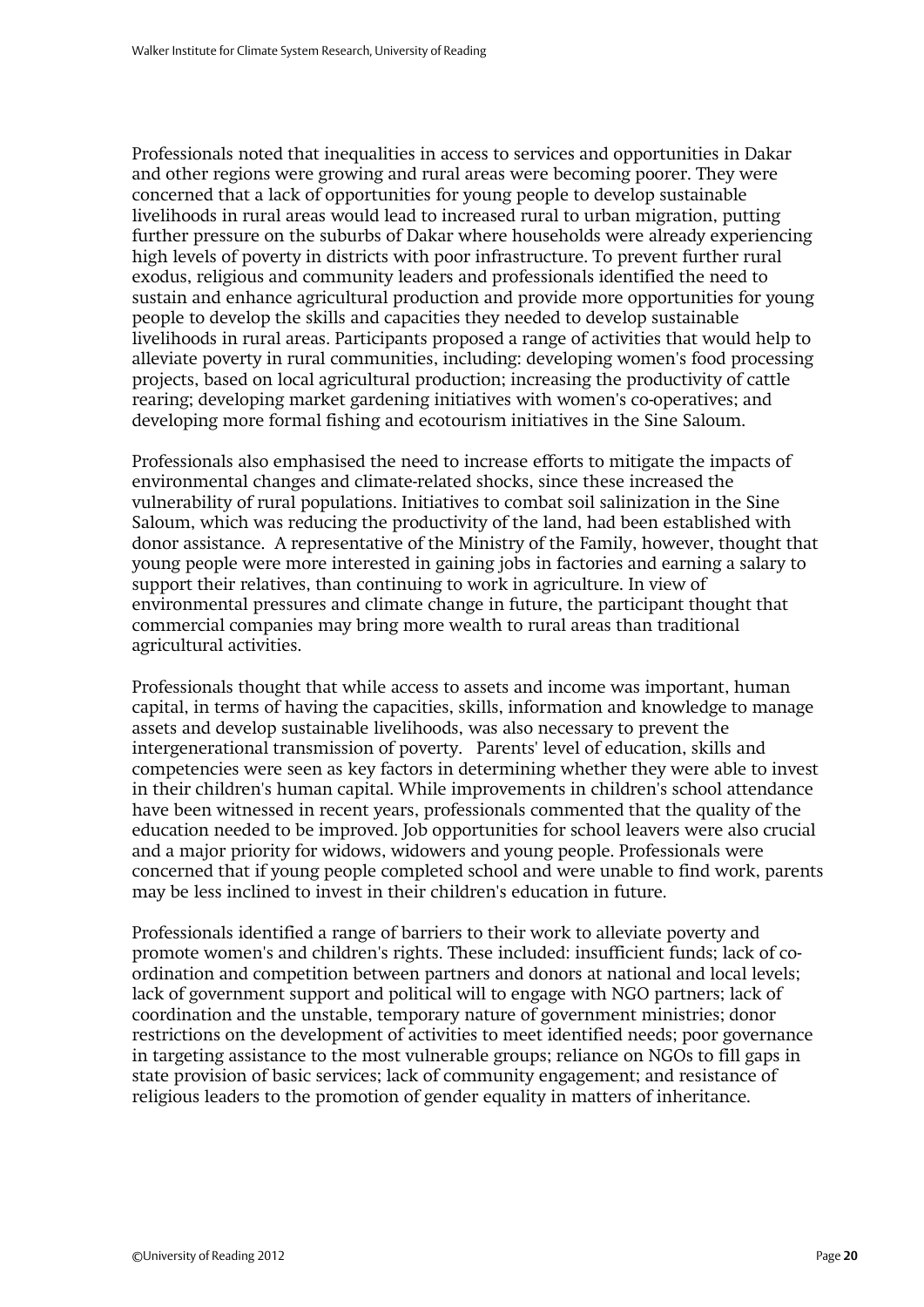### <span id="page-22-0"></span>Conclusion

This research has provided insights into the relationship between inheritance, access to resources and the intergenerational transmission of poverty in the context of Serer families living in rural and urban environments in Senegal. For the majority of families interviewed, the death of a spouse or parent had major emotional and material effects on family members and led to changing responsibilities for income earning, domestic and unpaid care work and decision-making within the household. Access to, and the inheritance of land, housing and other resources was based on strict hierarchies of gender, age, sibling birth order and generational relations that discriminated against women and children, especially daughters. Widows in polygamous unions who do not occupy the position of the first wife, who do not have any sons or have no children may be particularly disadvantaged in inheritance practices. Daughters and young sons who are minors also occupy a more vulnerable position in safeguarding their inheritance.

None of the widows or daughters interviewed had inherited land from their husband, father or other family members in rural areas, although rice paddies could be passed from mother to daughter or between sisters through the maternal lineage in Sine Saloum. Sons inherited land and other assets from their father, although assets were often managed by paternal uncles and maintained within the extended family until sons wished to marry and establish their own household. Most women continued to have use rights to agricultural land through their deceased husband's family, unlike in many other African contexts (Budlender and Alma, 2011). However, women rarely had control over land and its products in their own right, despite laws and initiatives to promote gender equality in access to land in Senegal. As Budlender and Alma (2011: 5) emphasise, 'Interventions aimed simply at giving women access to the land on which they work will not necessarily enhance their wellbeing or afford them control over their lives'. While land may be allocated collectively to groups of women by village chiefs and rural councils, more far-reaching changes that confront gender discrimination in family and religious inheritance practices are needed for individual women to be able to control land in their own right in rural communities.

The research suggests that the inheritance and control of land, housing and financial assets may play a significant role in building resilience to household shocks and interrupting the intergenerational transmission of poverty. Widows' inheritance and ownership of property and financial assets in urban areas, in particular, provides important sources of financial and emotional security and autonomy that enable greater investment in children's education, nutrition and healthcare and reduce the likelihood that poverty will be transmitted to the next generation. However, the protection afforded by these assets is often dependent on other factors, including human, social and environmental capital. Human and social capital, such as an individual's age and stage of lifecourse when a spouse/ parent dies and their social networks are significant in determining the impact of the loss, their position regarding inheritance and their vulnerability to chronic poverty. Older widows or widowers who have had the time to accumulate savings, invest in their own property, livestock or business, in addition to inheriting property and receiving a pension, and who have strong social ties with adult children who provide regular financial support are much more resilient to chronic poverty. Younger widows or widowers who have young children to support, lack property and savings and have few sources of extended family or community support they can draw on are much more vulnerable to chronic poverty and their children are more likely to experience poverty throughout their lifecourse.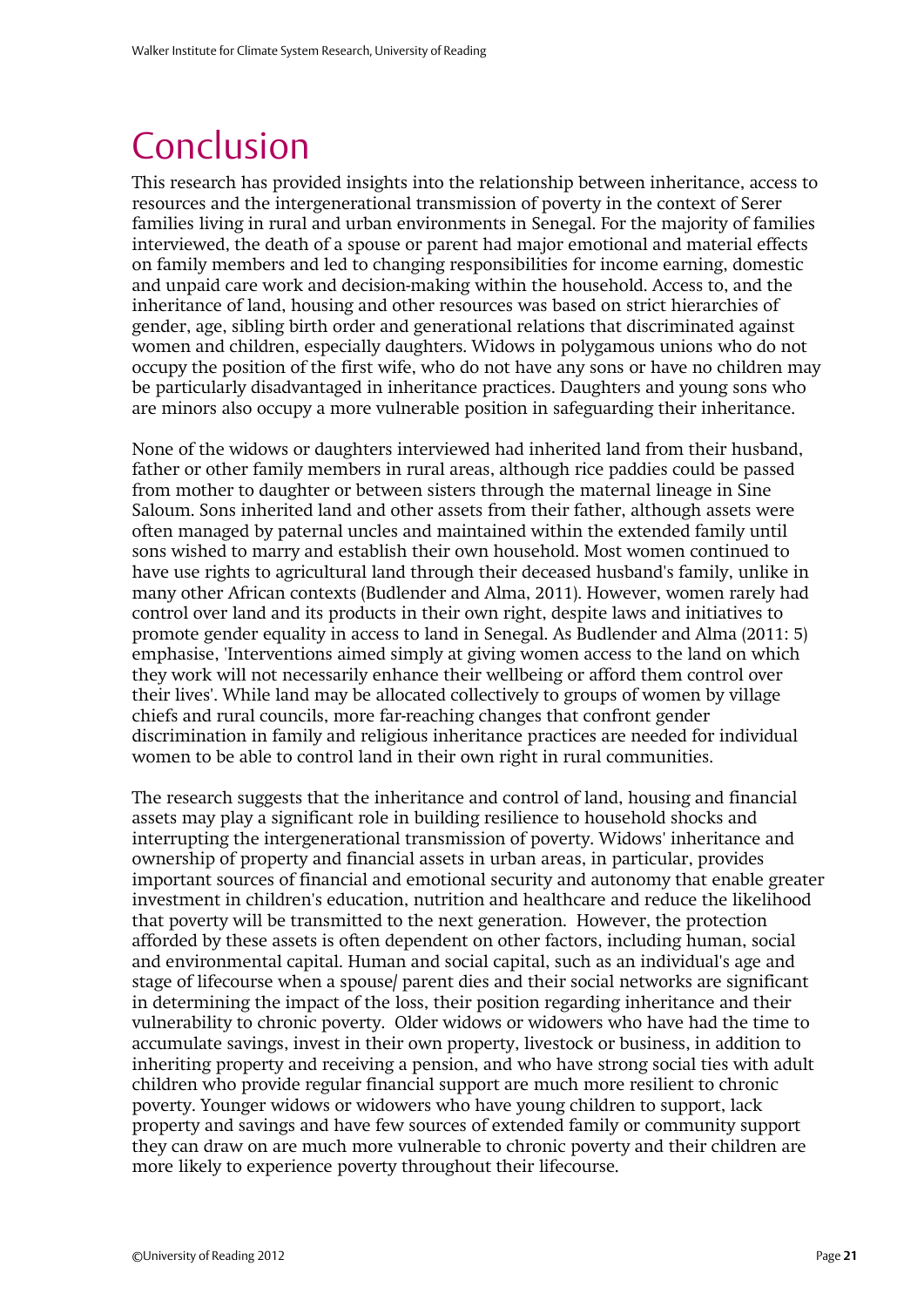Furthermore, the value of land inheritance to a young person depends on the quality of environmental capital and opportunities it provides to develop a sustainable livelihood. External factors such population growth, increasing land scarcity, land degradation, climate-related shocks and other environmental pressures and high levels of rural-urban migration may reduce the potential protection this asset could provide in preventing the intergenerational transmission of poverty. Efforts are needed to tackle genderedand age-related inequalities in asset inheritance, build family members' human and social capital, reduce households' exposure to health-related, economic and environmental risks and develop sustainable livelihood opportunities for the next generation.

#### <span id="page-23-0"></span>References

Bass, L. and Sow, F. (2006) 'Senegalese families: the confluence of ethnicity, history and social change', in Oheneba-Sakyi, Y. and Takyi, B. (Eds.), *African Families at the Turn of the 21st Century*, Westport: Praeger Publishers, pp.83-102.

Bird, K. (2011) 'Land inheritance: a gendered analysis of factors influencing the intergenerational transmission of poverty', *Chronic Poverty Research Centre (CPRC) Working Paper No. 181*, [www.chronicpoverty.org](http://www.chronicpoverty.org/) [accessed 05/01/12].

Bowlby, S., McKie, L., Gregory, S. and MacPherson, I. (2010) *Interdependency and Care over the Lifecourse,* Oxford: Routledge.

Budlender, D. and Alma, E. (2011) *Women and Land. Securing Rights for Better Lives*. IDRC in Focus, [www.idrc.ca](http://www.idrc.ca/) [accessed 26/4/12].

Camara, F.K. (2007) 'Le code de la famille du Sénégal ou de l'utilisation de la religion comme alibi à la légalisation de l'inégalité de genre', A. Sidibé, M. Badji, E.M. Mboud, G. Otis and C. Becker (Eds.) *Genre, Inégalités et Religion*, Paris : Contemporary Publishing International, pp.163-184.

Cooper, E. (2010) 'Inheritance and the intergenerational transmission of poverty in Sub-Saharan Africa: policy considerations', *CPRC Working Paper 159,* CPRC*.*

Deere, C. and Doss, C. (2006) *Gender and the Distribution of Wealth in Developing Countries,* Research Paper No 2006/115, United Nations University World Institute for Development Economics Research (UNU-WIDER), Helsinki.

Ellis, F. and Mdoe, N. (2003) 'Livelihoods and rural poverty reduction in Tanzania', *World Development,* 31(8): 1367-1384.

Fall, A. Antoine, P., Cissé, R., Dramani, L., Sall, M., Ndoye, T. et al. (2011) *The Dynamics of Poverty in Senegal: Chronic Poverty, Transitional Poverty and Vulnerabilities,* Policy Brief, LARTES National Studies No.27, January 2011.

Galvan, D. (2004) *The State must be our Master of Fire. How peasants craft culturally sustainable development in Senegal,* Berkeley and Los Angeles: University of California Press.

Hesseling, G. (2009) 'Land reform in Senegal: l'histoire se répète?', in Ubink, J., Hoekema, A., Assies, W. (Eds), *Legalising Land Rights: Local practices, state responses and tenure security in Africa, Asia and Latin America,* Leiden University Press, pp.243-270.

Hulme, D. and Shepherd, A. (2003) 'Conceptualising Chronic Poverty', *World Development* 31(3): 403-423.